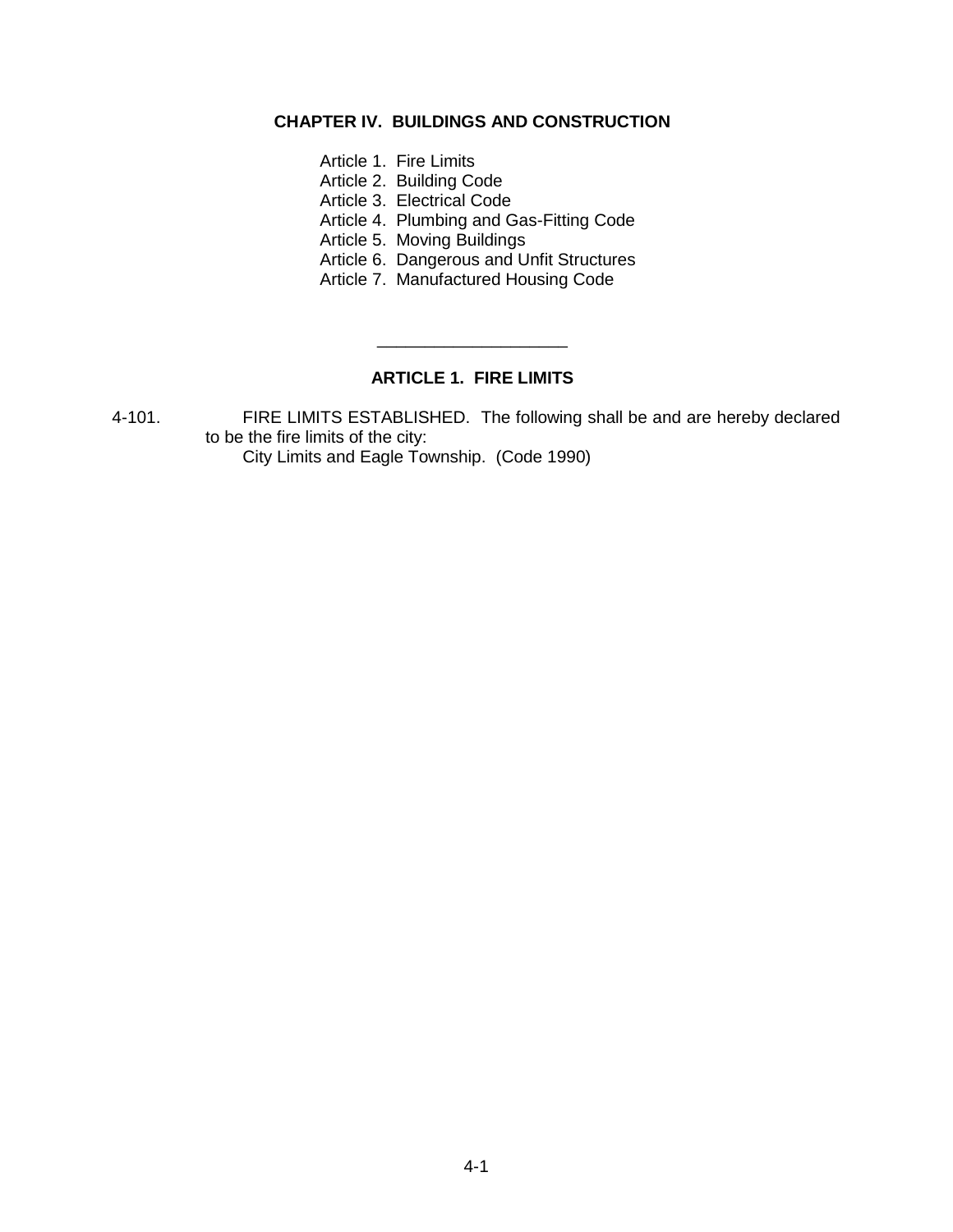#### **ARTICLE 2. BUILDING CODE**

4-201. DEFINITIONS. As used in this article, the words and phrases herein defined shall have the following meanings unless the context otherwise requires:

> (a) Whenever the word municipality is used in the building code, it shall be held to mean the City of Bentley, Kansas;

> (b) Whenever the term corporation counsel is used in the building code, it shall be held to mean the city attorney of the City of Bentley;

> (c) Whenever the term building official is used in the building code, it shall be held to mean the Sedgwick County Code Enforcement staff (Sedgwick County) or authorized designee.(Code 2016)

4-202. INTERNATIONAL BUILDING CODE INCORPORATED. There is hereby adopted and incorporated by reference, for the purpose of establishing rules and regulations for the construction, alteration, removal, demolition, equipment, use and occupancy, location and maintenance of buildings and structures, the International Building Code, 2015 Edition, as recommended by the International Conference of Building Officials, such code being made as a part of the ordinances and code of the city as if the same had been set out in full herein, all as authorized and in the manner prescribed by K.S.A. 12-3009 through 12-3012 including any amendments thereto. One copy of the International Building Code, 2015 Edition, shall be marked or stamped "Official Copy as Incorporated by the Code of the City of Bentley," and shall be filed with the city clerk to be open to inspection and available to the public at all reasonable hours of business.

Any person violating any provision of such code shall be punished as provided in section 1-116 of this code. (Code 2016)

- 4-203. ADDITIONAL PROVISIONS. The following sections of this article are in addition to the provisions of the standard code incorporated by reference in section 4-202. (Code 2016)
- 4-204. BUILDING OFFICIAL; POWERS; DUTIES. (a) This and other articles of the city relating generally to building and structures shall be administered and enforced by Sedgwick County. Sedgwick County shall act as chief building official and may assume the responsibilities of or with the consent and approval of the governing body appoint a building inspector and such other assistants as may be advisable for the issuance of building permits and the inspection of building work.

(b) Sedgwick County shall prepare such application, permit, inspection and record forms as may be required for the purposes of the article. Sedgwick County may make and promulgate the necessary rules and regulations to obtain conformity with this article pertaining to the making of applications for building permits, issuing of building permits and inspecting of buildings and building works. (Code 2016)

4-205. BUILDING INSPECTOR; APPOINTMENT. Sedgwick County may assume the responsibilities of or appoint some qualified officer or employee of the city to be and perform the duties of building inspector as may be required, subject to the consent and approval of the governing body. (Code 2016)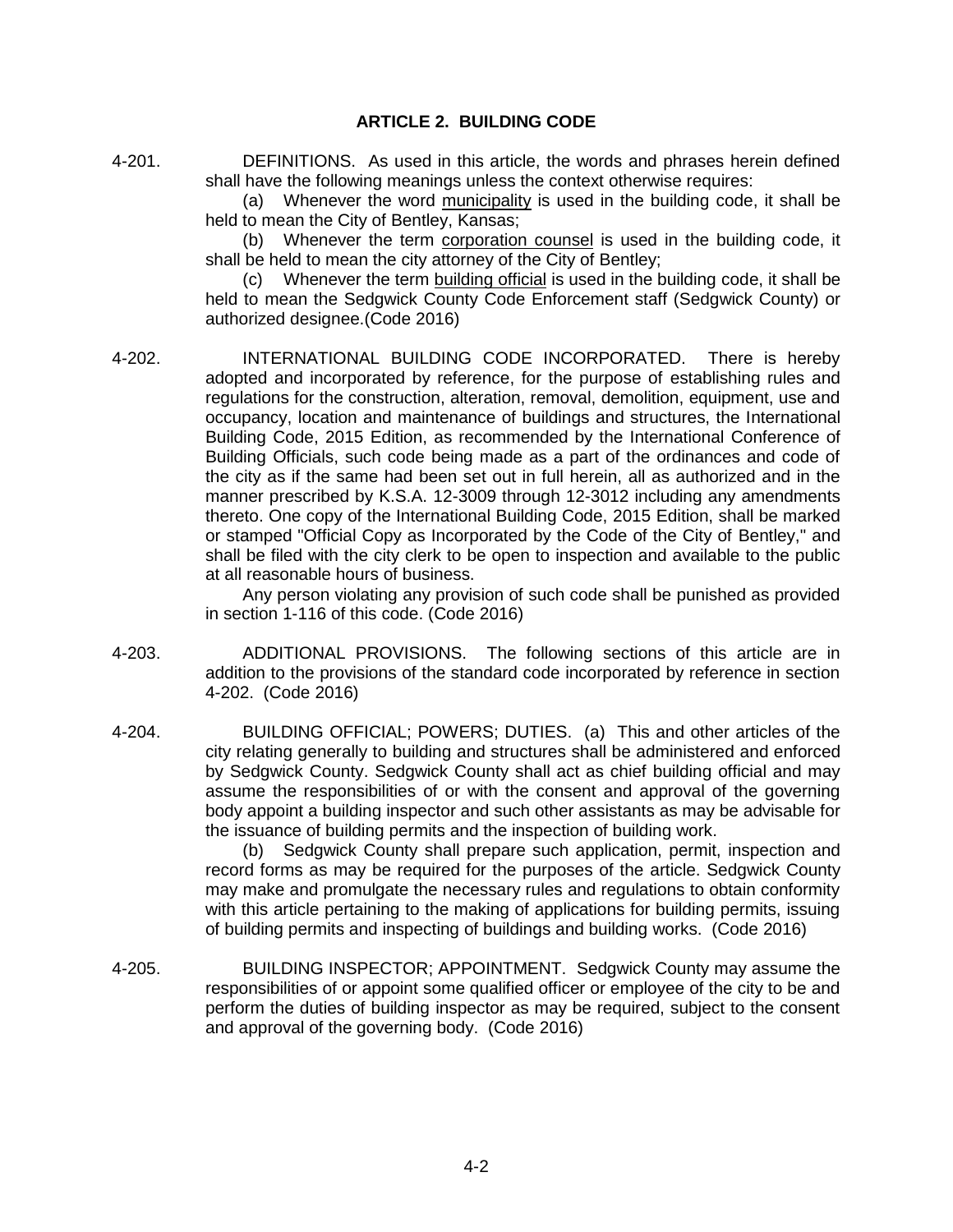4-206. SAME; DUTIES. The building inspector shall have the following duties:

(a) To enforce all regulations relating to construction, alteration, repair, removal and demolition of building and structures;

(b) May permit, with the approval of the governing body, on the basis of duly authenticated reports from recognized sources, the use of new materials or modes of construction, not provided for in this article, and may, for the purpose of carrying out the intent of this article adopt an accepted standard of material or workmanlike practices of federal or state bureaus, national, technical organizations or fire underwriters;

(c) To examine all buildings in the process of erection, construction, alteration or relocation in the city for the purpose of determining whether the work is in compliance with the permit given and in compliance with the regulations of the city pertaining to such work, including zoning regulations; and;

(d) To keep comprehensive records of applications, of permits or certificates issued, of inspections made, of reports rendered, and of notices or orders issued. All such records shall be open to public inspection during stated office hours, but shall not be removed from the office of the building official without his or her written consent. (Code 2016)

4-207. SAME; POWERS. The building inspector shall have the following powers:

(a) To enter any building or structure or premises at any reasonable hour, whether complete or in the process of erection, to perform the duties contained in this chapter;

(b) To adopt and enforce all such prudent emergency measures as he or she may deem necessary and expedient for the public safety under the laws of the city;

(c) May cause any work done in violation of this chapter to be discontinued until he or she shall have satisfactory evidence that the work will be done in accordance with the building regulations of the city, subject to the right of any builder or owner to appeal to the governing body. (Code 2016)

- 4-208. SAME; RIGHT OF ENTRY. The building inspector, or his or her agent, upon proper identification, shall have authority to enter any building, structure or premises at any reasonable hour to perform his or her duties as set out in this chapter. (Code 2016)
- 4-209. CLARIFICATION; MODIFICATION. (a) The governing body shall be the final determiner of the scope and meaning of all provisions of the building code which may be unclear, ambiguous, or requiring interpretation.

(b) The building inspector shall have power to modify any of the provisions of the building code upon application in writing by the owner or lessee or his or her authorized agent, when there are practical difficulties in the way of carrying out the strict letter of the code. In approving modifications, the building inspector shall see that the spirit of the code is observed, public safety secured and substantial justice done. The particulars of a modification when granted or allowed and the decision of the inspector thereon shall be entered upon the records of the building inspector and a signed copy shall be furnished to the applicant. (Code 2016)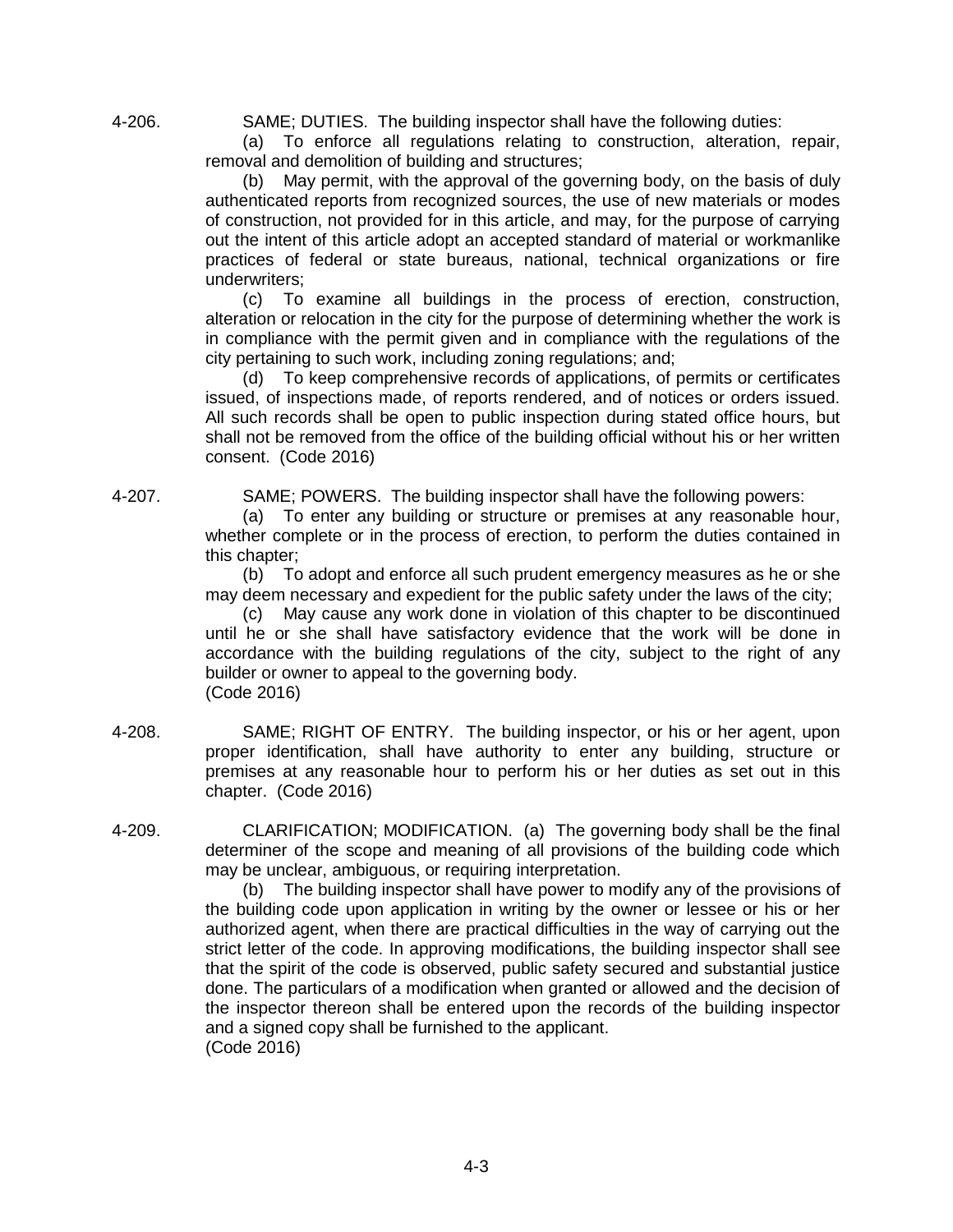- 4-210. BUILDING PERMIT REQUIRED; APPLICATION; APPROVAL. It shall be unlawful for any owner or authorized agent who intends to construct, enlarge, alter, repair, move, demolish or change the occupancy of a building or structure or to erect, install, enlarge, alter, repair, remove, convert or replace any electrical, gas, mechanical or plumbing system, the installation of which is regulated by this code, or to cause any such work to be done within the city without a building permit being first obtained therefor from the city clerk, after approval by the chief building official or his or her duly authorized assistant. The application for such permit shall be made and the permit obtained before work is commenced upon any building or structure or the foundation thereof, or before the removal of any building begins. (Code 2016)
- 4-211. SAME; APPLICATION INFORMATION REQUIRED. (a) A building permit shall be issued upon an application in writing to the office of city clerk on a form or forms provided for the purpose. This application shall, among other things, disclose the following:

(1) The name of the owner of the lot or tract of ground;

(2) The location of the building or structure;

(3) The building work proposed;

(4) The outside dimensions of the building by floors and dimensions of the basement (if any);

(5) The class of occupancy;

(6) The class of construction;

(7) The kind of materials to be used for walls, floors, ceilings, roofs, and foundations;

(8) The estimated cost of the work;

(9) The date work will commence;

(10) Expected date of completion;

(11) Name and address of contractor or contractors doing the work;

(12) Such other information as may be pertinent to the issuance of the required permit.

(b) (1) An application for a building permit shall be signed by the owner or his or her duly authorized agent, or a building contractor licensed by the city. If the application is made by the owner or his or her agent, it shall contain the name or names of the licensed contractor or contractors doing the work described, or a building permit may be issued to the owner upon his or her application disclosing satisfactory evidence that the proposed work will be performed by the owner, himself or herself and not by a licensed contractor, and likewise subject to the final approval of the building inspector for work performed.

(2) If an application for a building permit indicates that it is for commercial or residential roofing services, including construction, installation, renovation, repair, maintenance, alteration or waterproofing, the application shall include the contractor's name, the contractor's place of business within the city (and home office if not a resident), the contractor's state registration number as issued under the Kansas Roofing Registration Act (K.S.A. 2013 Supp. 50-6,121, et seq.), and shall also be signed by the roofing contractor or contractor's authorized agent. Provided, however, that this subsection shall not apply to:

(i) an actual owner of commercial or residential property who physically performs, or has employees who perform, roofing services on such owner's own dwelling or other structures located on the residential property without the assistance of a registered roofing contractor.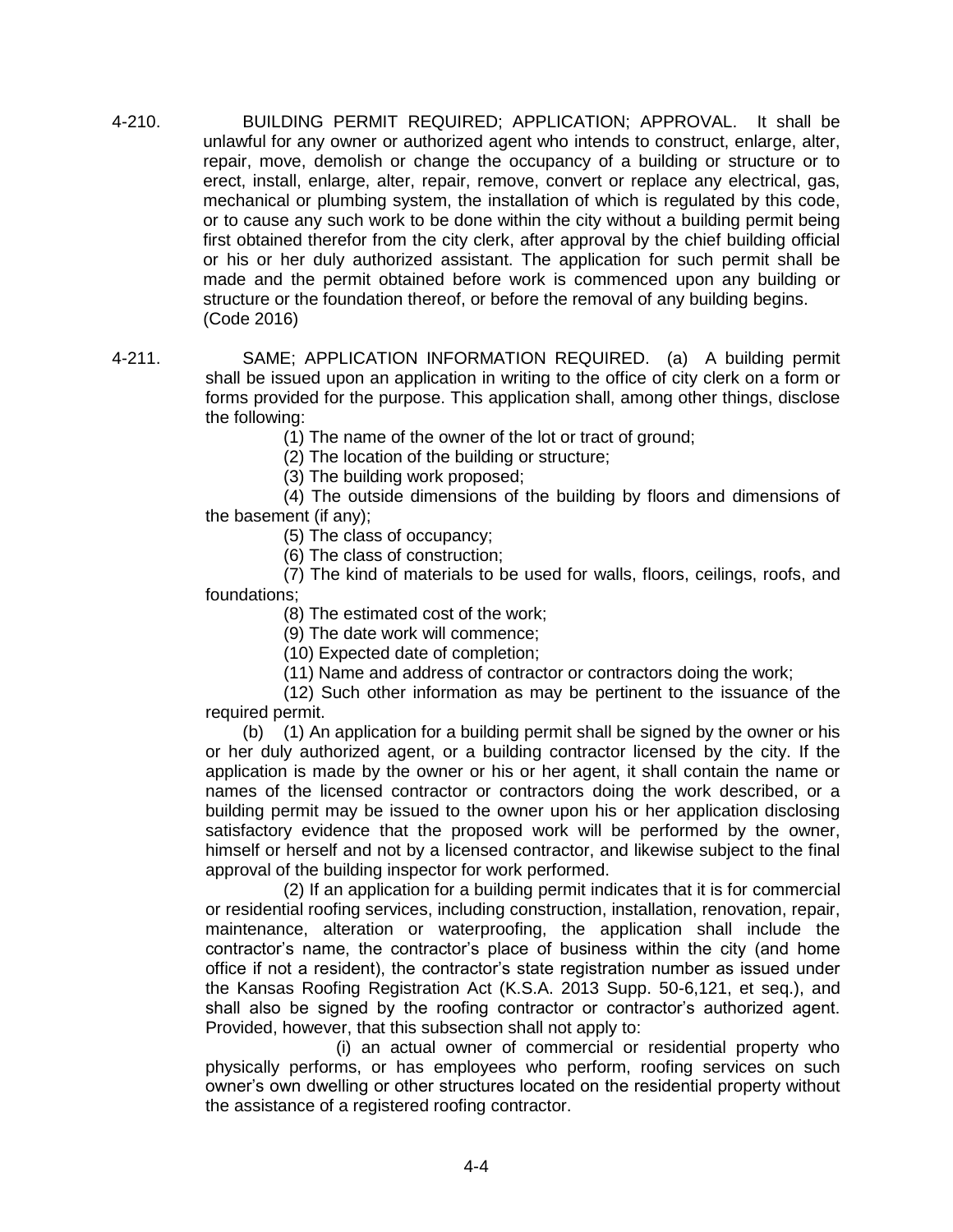(ii) to those persons identified in K.S.A. 2014 Supp. 50-6, 129(a)(1:8), and amendments there to.

(iii) to an "exempt general contractor", as defined in K.S.A. 50- 6,122, and amendments thereto.

(3) If the application for a building permit indicates that it involves renovation, repairing or painting of a home or child-occupied facility, including day care centers and schools, built before 1978 and will disturb six square feet of painted interior surfaces or 20 square feet of painted exterior surfaces, the contractor performing the services must furnish proof of Kansas certification as a licensed renovation firm or renovator. Provided, however, that this subsection does not apply to a home owner performing work on an owner-occupied residence. In addition, this subsection does not apply to any other exception or exemption set forth in the Kansas Department of Health and Environment Renovation, Repair and Painting Rule, as described in K.A.R. 28-72-1:54 and in 40 CFR Part 745, and amendments thereto.

(c) Upon approval of the completed application, including, if required, the verification of state roofer registration or other state certification, and a determination that a permit should be issued, the chief building official or his or her assistant shall issue a permit to the owner or contractor authorizing the building work covered by the application. If applicable, the permit shall include the roofer registration number or any other certification or license number issued by the state.

(d) Any permit issued under this section shall be valid and subsisting for a period of not more than six months from the date of issuance unless the permittee shall have commenced, within the period so limited, the building work authorized by such permit. Building work commenced for the purpose of this section shall mean the beginning of building work other than the preparation of plans or the staking out of the building location or the letting of a building contract. (Code 2016)

- 4-212. SAME; PLANS AND SPECIFICATIONS. Whenever an application for a building permit is made, the chief building official may, if he or she finds it necessary to determine whether building work described in the application will comply with the laws pertaining to such work, require that the applicant file a written description or drawing of the proposed building as may be prepared for the purpose. If such drawing or description is insufficient for the purposes of determining whether a permit should be issued, the building official may require the applicant to file complete architectural and engineering plans and specifications for such building, or any part thereof, as may be necessary for the inspector to determine compliance with this article. The filing of such plans and specifications and the approval thereof in connection with an application for a permit shall not in any way affect the authority of the city to deny or issue a permit, or to inspect any building work for conformity with this article. (Code 2016)
- 4-213. SAME; FEES. The fee for a building permit shall be an amount established from time to time by Sedgwick County and duly adopted by the City of Bentley, however no fee shall be required to obtain a permit where the total estimated cost, the reasonable value of all services, labor and materials required, is under the amount established as a minimum from time to time by Sedgwick County and duly adopted by the city. The fee herein shall be paid to the city clerk upon obtaining a building permit and the same shall be credited to the general operating fund of the city. (Code 2016)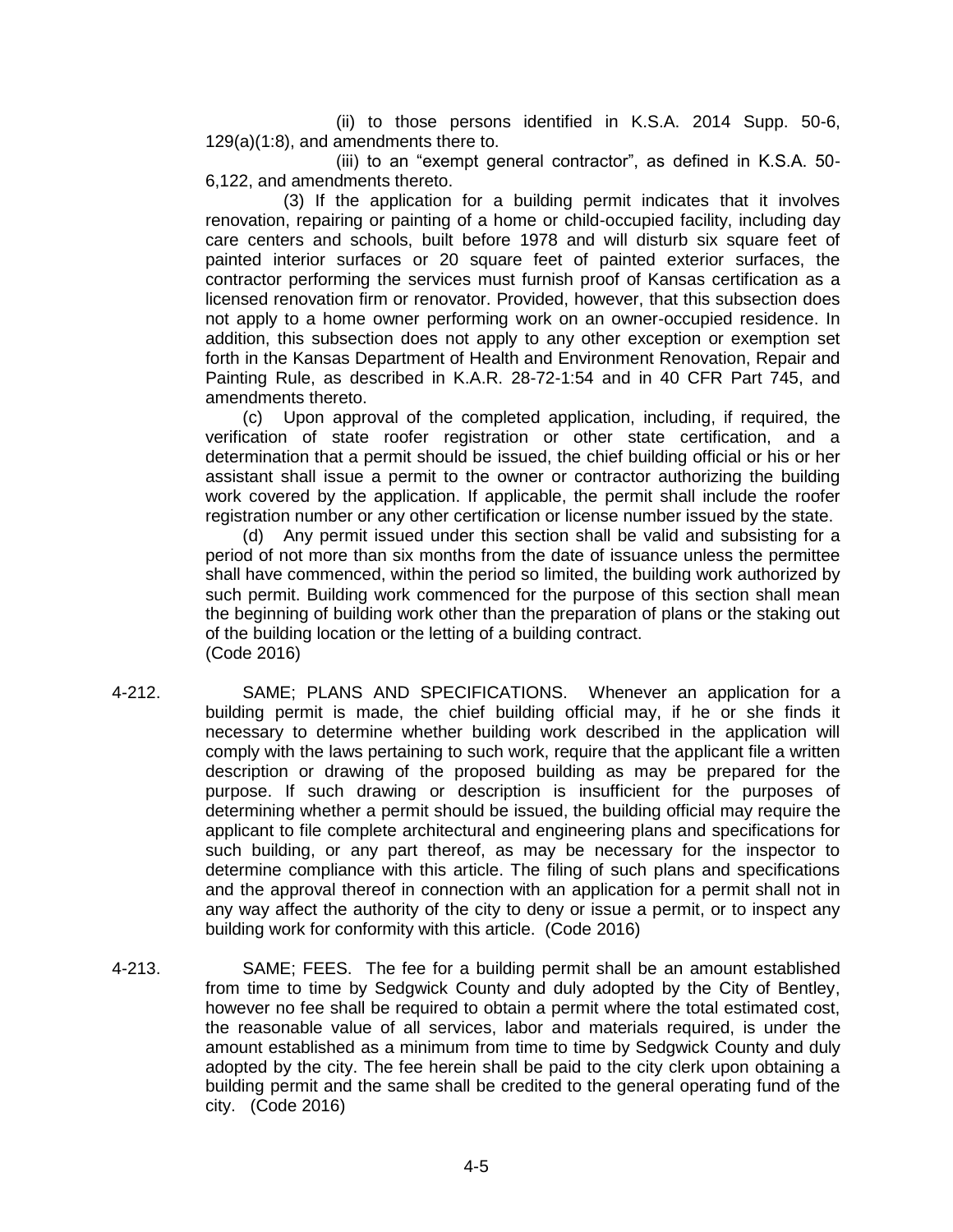- 4-214. SAME; POSTING. A copy of the building permit shall be kept on the premises for public inspection during the performance of the work and until the completion of the same. The building inspector may require a certified copy of the approved plans to be kept on the premises at all times from the commencement of the work to the completion thereof. (Code 2016)
- 4-215. CERTIFICATE OF APPROVAL. Upon the completion of any work under a building permit, the chief building official, the building inspector or his or her designee is authorized to issue a certificate of approval for the occupancy and use of the building or structure. The certificate shall show the number of inspections made and the orders and corrections required during the course of the work. A copy of such certificate shall be given the owner. (Code 2016)
- 4-216. INSPECTIONS OF BUILDING; LAYOUT OF BUILDING; FOUNDATIONS AND FOOTINGS; NOTICE TO INSPECTOR. (a) The contractor or builder having a permit for new construction, or additions to existing buildings, shall notify the chief building official or building inspector immediately upon the marking or laying out of the site and foundation for such work. The official or inspector shall inspect the layout for conformity with this article and with respect to lot lines, setbacks and location of the proposed buildings to determine conformity with the city zoning regulations. In case of doubt respecting the required location, the chief building official may require an official survey of the lot lines to determine conformity, at the expense of the permit holder.

(b) Upon completion of the excavation for the building foundation and footings and the construction of the necessary forms thereof and before the foundation and footings are poured or laid, the official or inspector shall be notified as in the first case, and it shall be his or her duty to inspect all such work for conformity with laws respecting location of the building foundations and footings.

(c) The building inspector shall during the course of all building make such other inspections as may be directed by the chief building official to be made during any successive stage of the construction or other work covered by a permit in order to secure compliance with laws pertaining thereto. (Code 2016)

- 4-217. REQUEST FOR INSPECTION. Upon the completion of any building construction work covered by this article, it shall be the duty of the person doing such work to notify the building inspector and request that it be inspected; after which such work shall be inspected promptly as hereinafter provided. (Code 2016)
- 4-218. INSPECTION FEE. An initial inspection fee as established from time to time by Sedgwick County and duly adopted by the City of Bentley, and an inspection fee as established from time to time by Sedgwick County and duly adopted by the City of Bentley for subsequent inspections required shall be paid before any building or construction work will be approved or a certificate of approval issued. (Code 2016)
- 4-219. BUILDER OR BUILDING CONTRACTOR DEFINED. (a) A builder or building contractor for purposes of this article shall be any person, firm, co-partnership, corporation, association, or any combination thereof, whether a resident or not of the city: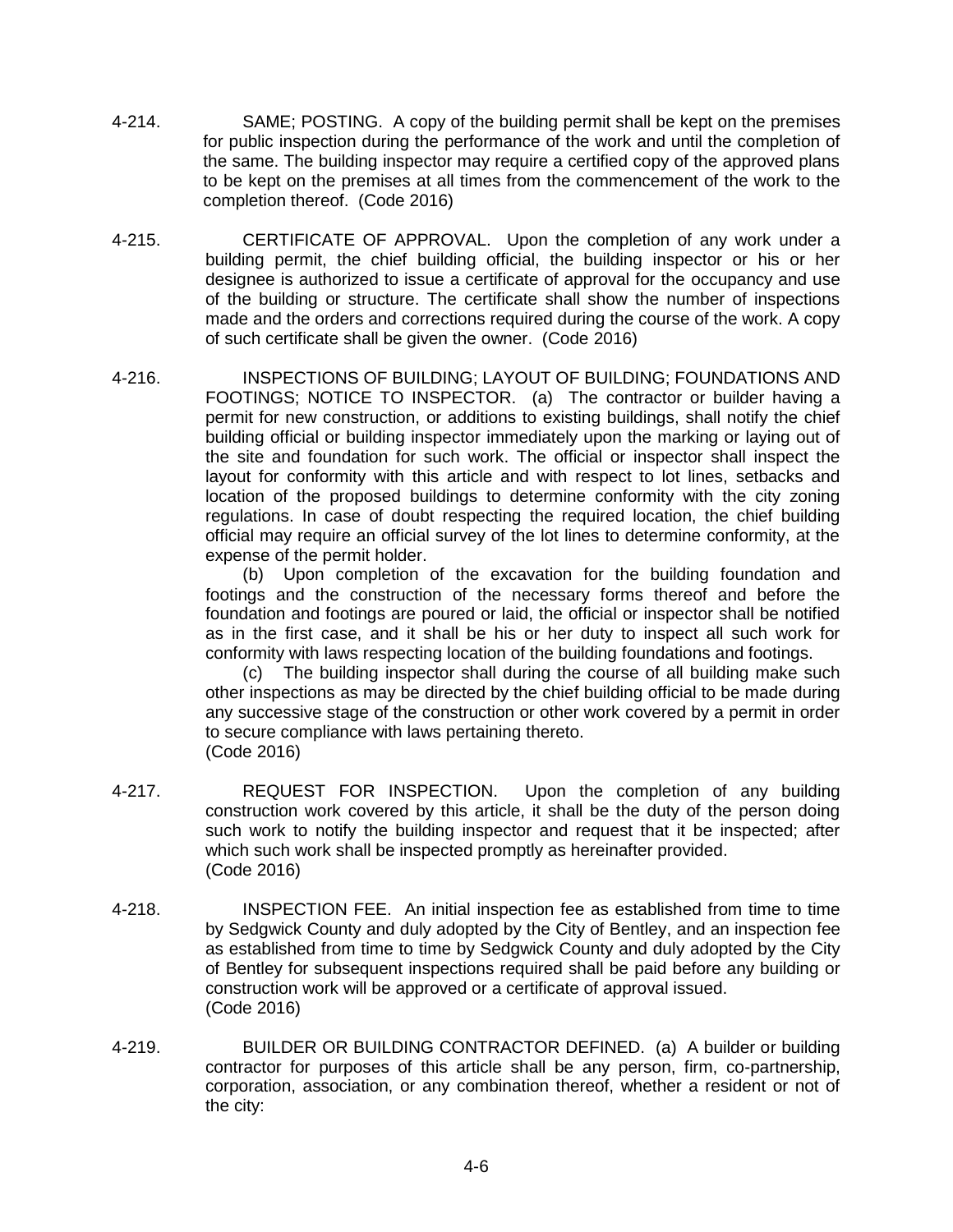(1) Who or which undertakes with or for another, for a fixed sum, price, fee or any compensation other than wages, to build, construct, alter, repair, add to, wreck or move any building or structure (or any portion thereof), or any sidewalk, driveway entrance or structure in any street, or any advertising sign, panel poster or billboard, or any other structure, in the city, for which a building or construction permit may now or hereafter be required by the laws of the city; or

(2) Who or which advertises or represents himself, herself, or itself to the public to have the capacity or ability to undertake, or submit a bid or offer to build, construct, alter, repair, add to or wreck, remove, restore or replace any building, structure or construction work or any portion thereof; or

(3) Who or which builds, constructs, alters, adds to or wrecks any buildings or structures either on his or her own or other property for purposes of sale or speculation.

(b) A builder or building contractor as defined shall not mean or include:

(1) Any subcontractor, except for a roofing contractor, working under the supervision of a general contractor; or

(2) Any plumbers, gas fitters, electricians, or other specialized occupation for which special licenses or bonds are required by other city laws; or

(3) Any owner or his or her authorized agents or employees making ordinary repairs to his, her or its own building or structure not involving the structural parts of the building for which a permit is not required or on which a contractor, as defined, is not required, employed or engaged to perform; or

(4) Any property owner personally performing any improvements, alterations or building construction within or upon his or her own residence and intended for his or her own personal use and permanent occupancy; provided, the owner shall satisfy the building official as to his or her ability to perform such work secure a permit, pay required fees, do work in accordance with this article, and apply for an inspection and receive approval. Personal building construction by an owner under this section shall be by himself, herself, for himself or herself on his or her own residence, without compensation and no person shall be employed to assist him or her in any way on such work except a builder or building contractor licensed by the city;

(5) Any person engaged in construction work not involving a total cost of greater than an amount as established from time to time by Sedgwick County and duly adopted by the City of Bentley, exclusive of labor. (Code 2016)

4-220. BUILDER'S OR BUILDING CONTRACTOR'S LICENSE REQUIRED; BUILDING PERMITS; UNLAWFUL ACTS. (a) Each builder or building contractor shall before entering upon any building or construction work subject to regulation by city laws, apply to the city clerk for a builder's or building contractor's license and receive the same as hereinafter provided and have in his or her possession a valid license authorizing him, her or it to engage in the trade or occupation of a builder or building contractor in the city.

> (b) No permit for any building or construction work shall be issued for any such work to be performed by a builder or building contractor, as defined, who has not first obtained a license upon making a proper application and payment of the license fee as required.

> (c) It shall be unlawful for any person, firm, company, association or corporation to enter into a contract or agreement with another so as to bring himself, herself, or itself under the definition of builder or building contractor herein,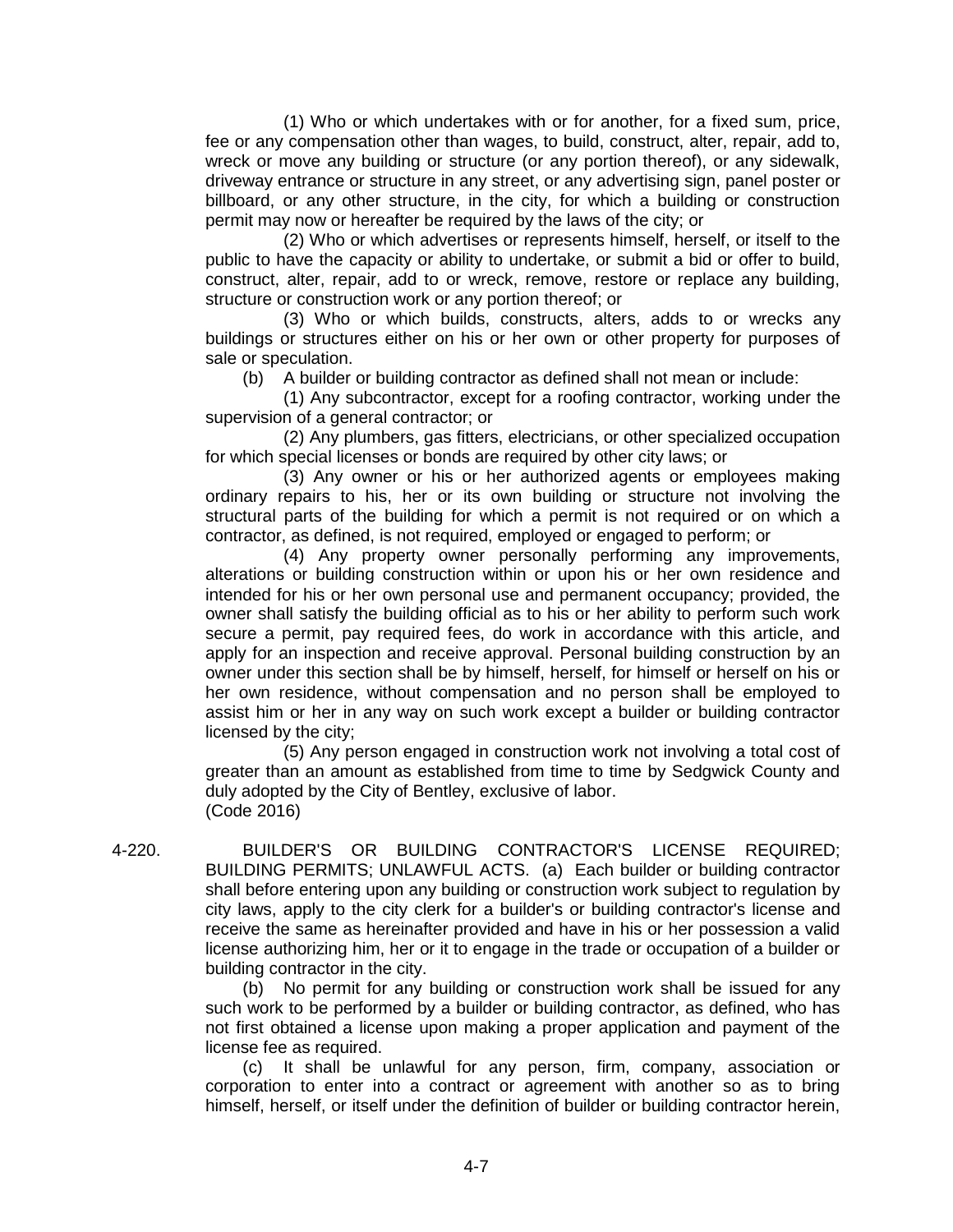or to perform any work as a builder or building contractor or any work under a contract for any work involving the construction, wrecking or moving of any building, without first having obtained a builder's or building contractor's license issued by the city. (Code 2016)

4-221. SAME; APPLICATION; GRANTING. (a) Application for a builder's or building contractor's license shall be made upon a form to be supplied by the city which shall disclose the name of the applicant, his or her place of business in the city (and home office if a nonresident), the kind of contracting work engaged in (as general contracting, roofing, siding, masonry, plastering, lathing, excavating, waterproofing, metal work, foundation work, sign hanging, cement work and painting and paper hanging, house wrecking or moving and the like), the length of time engaged in such work and places where work has been performed within the past two years. The application shall be signed by the builder or building contractor or his or her authorized agent. The applications shall be, by the chief building official, referred to the governing body at its next meeting for action thereon. Such license shall be issued by the city clerk, upon payment of the fees hereinafter provided after approval of the governing body.

> (b) If the applicant is in the business of a roofing contractor, as defined by the "Kansas Roofing Registration Act" (KRRA), K.S.A. 50-6,121 et seq., and amendments there, the applicant shall be required to have a valid state registration as required under the KRRA and shall present such certificate to the city clerk when applying for a builder's or building contractor's license. No such license shall be issued until it is verified that the roofing contractor is in good standing pursuant to the KRRA. Provided, however, that this subsection does not apply to an "exempt general contractor" as defined in K.S.A. 50-6,122, and amendments thereto. (Code 2016)

4-222. SAME; LICENSE FEES; CONDITIONS; RENEWAL; UNLAWFUL ACTS.

(a) The following license fees shall be paid for the calendar year or major fraction thereof in an amount established by Sedgwick County from time to time and duly adopted by the city:

(1) General Builder or Building Contractor, who shall qualify to engage in more than one kind of contract work, except house moving.

(2) Limited Builder or Building Contractor, who shall qualify to engage in not more than one kind of contract work.

(3) House Wreckers or Movers,

(4) Sign Hangers and Panel Posters.

(5) Roofing Contractor.

Any license issued on or after July 1 of each year shall be issued upon payment of one-half the annual license fee.

(b) Each such license shall set forth the kind of contract work in which the licensee may engage. The licensee shall display his or her license at any place where he or she may be engaged in contract work or produce the same on demand of any city officer. All licenses shall be renewable annually as in the case of an original license on or before the first day of January of the year for which issued.

(c) It shall be unlawful for any person, firm or corporation to contract for any kind of work covered by this article without having a valid license issued by the city to perform such contracts. (Code 2016)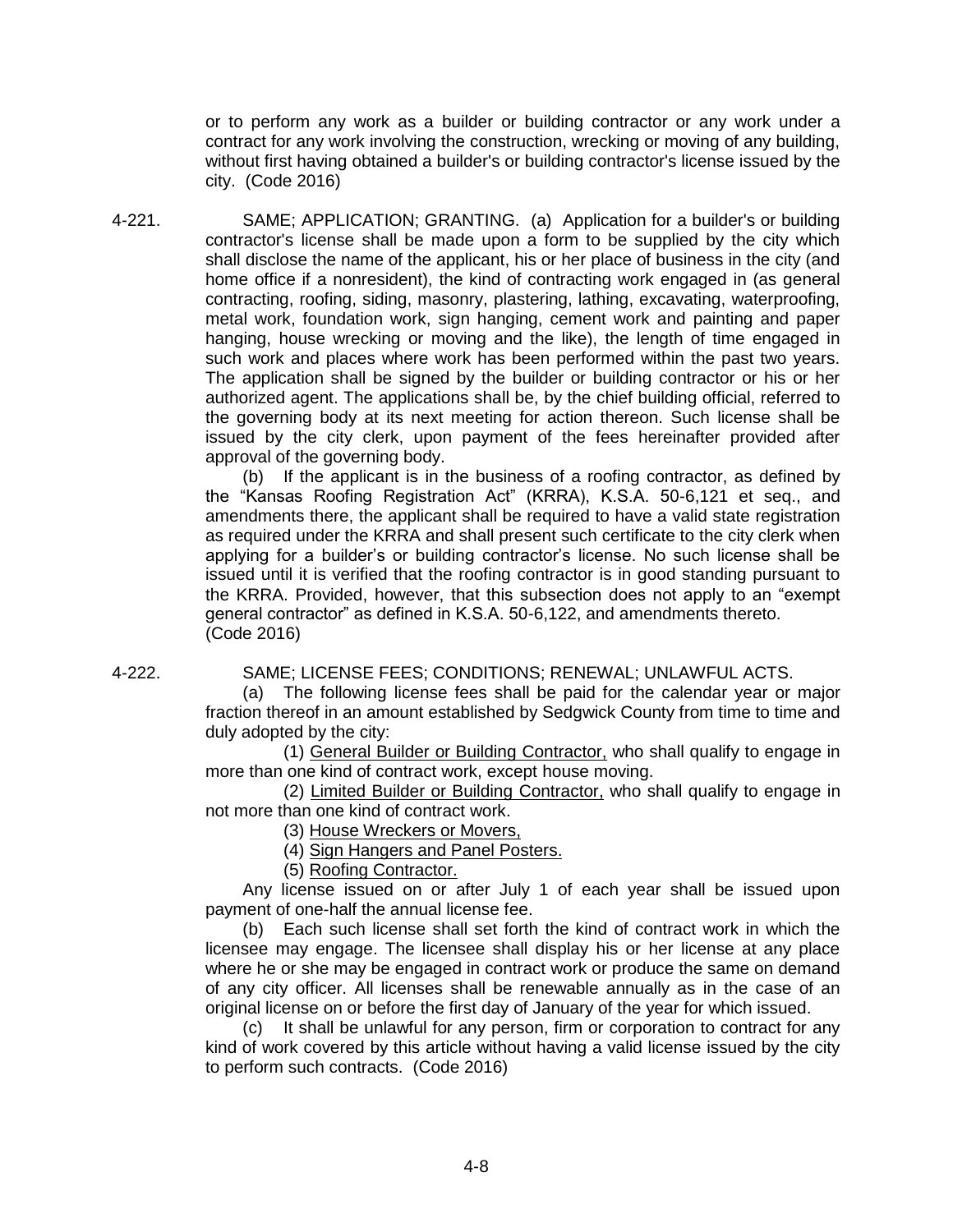4-223. BUILDER'S OR BUILDING CONTRACTOR'S BOND REQUIRED; CONDITIONS; APPROVAL; RIGHTS RESERVED. (a) Before any license shall be issued, to any builder or building contractor required by this article to obtain a license and pay a fee to the city, the builder or building contractor shall secure and file with the city clerk a good and sufficient corporate surety bond in the principal sum as established by Sedgwick County and duly adopted by the city, conditioned that the principal named therein shall faithfully and fully observe all laws of the city relating to the business or occupation for which a license is desired and further conditioned to hold and save the city harmless and free of claims for loss or damage to persons or property, or from damage, injury or destruction of property belonging to the city, resulting from, or arising out of, the negligence or failure of the principal or any of his, her or its employees, agents, servants to use due care or diligence respecting any opening or excavation made in, or adjacent to any street, alley or public ground in the city, or any materials stored, placed or used in any such places, or the operation or use of any vehicle, machinery or equipment in the streets, alleys or public grounds in connection with the business or occupation licensed. Each such bond shall be issued by a company authorized to do business in the State of Kansas and shall be executed by an agent of the company residing in the County of Sedgwick, Kansas and further conditioned that in the event of cancellation or expiration that the company or agent will give 10 days' notice of such fact to the city clerk. Each such bond shall be approved as to form by the city attorney and approved as to surety by Sedgwick County and the approval thereof shall be endorsed on the bond by the city attorney and by Sedgwick County over their signatures.

> (b) Each bond shall be dated to run from the first day of any license issued by the city to the principal and may cover a period of not to exceed two years. No bond shall be renewed by an extension certificate but a new bond shall be filed by the principal for each successive period following the renewal thereof. The city reserves the right to furnish the form of all surety bonds as may be required by this article. (Code 2016)

4-224. INSURANCE. In addition to obtaining a corporate surety bond as required by section 4-223 of this article, a builder or building contractor must procure and maintain a liability insurance policy in the amount of \$100,000 for the death or injury of any one person and \$300,000 for the death or injury of any number of persons in any one accident and \$50,000 for property damage in any one accident. Such policies of insurance shall be issued by some insurance company authorized to do business in the State of Kansas. A builder or building contractor may qualify as to the insurance requirements by filing a certificate with the city clerk executed by the resident agent of such company stating that the required policy of insurance has been issued by such company for the purpose required by this article and that such insurer will not cancel the policy except upon giving 30 days' notice in writing to the city; and that the certificate shall be filed for an annual period beginning January 1 and ending December 31 of such year. (Code 2016)

4-225. LICENSE SUSPENSION; REVOCATION; APPEAL; UNLAWFUL ACTS.

(a) The license of any builder or building contractor may be suspended temporarily, for a period of not to exceed 30 days at any one time, by the chief building official upon his or her own motion or upon a complaint of the city building inspector. Notice shall be given in writing to such builder or building contractor giving reasonable notice of a time of hearing of the complaint or the matter alleged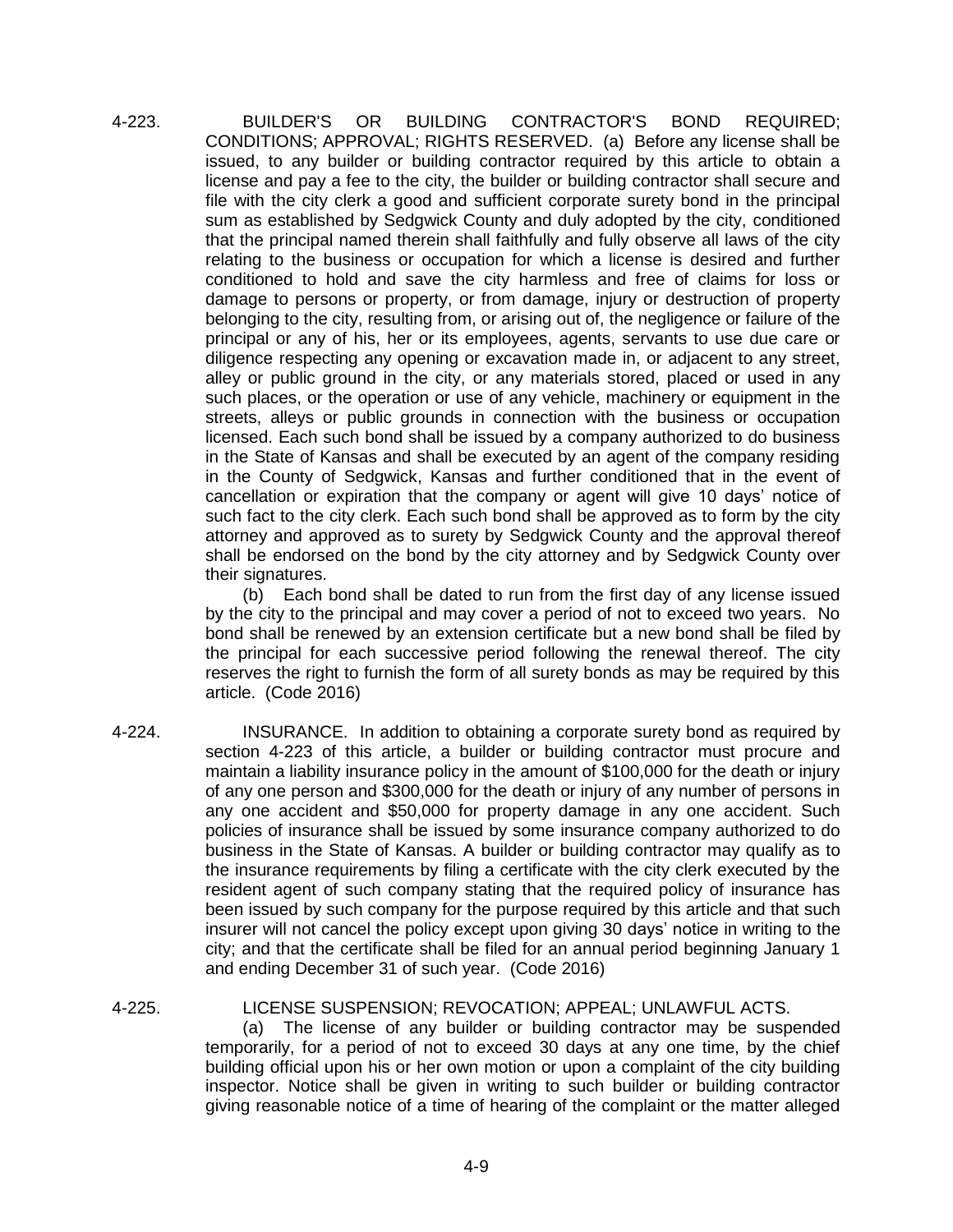against such builder or building contractor involving any one or more of the following:

(1) Misrepresentation of a material fact by applicant in obtaining a license;

(2) Use of license to obtain a building permit for another;

(3) Failure or neglect to observe conditions of permit authorizing encumbering of streets or sidewalks for safety of public;

(4) Performance of any building or construction work without a permit where one is required by law; or

(5) Willful disregard of any violation of the building and construction laws, or failure to comply with any lawful order of the city building inspector.

(b) Any licensee may within 15 days appeal in writing to the governing body from any order of the chief building official suspending his or her license for its final decision thereon. The governing body may upon such hearing terminate such suspension within not more than 30 days thereafter, or may revoke such license. If any license shall be revoked, the builder or building contractor shall not be eligible for a new license during a period of six months thereafter. No fee shall be refunded in event of the suspension or revocation of any contractor's license.

(c) It shall be unlawful to engage in the occupation or trade of builder or building contractor during the time any license of such builder or building contractor has been suspended or revoked. (Code 2016)

- 4-226. WORK BY PROPERTY OWNERS. Nothing herein contained shall prohibit any property owner from personally performing any building or construction work within and upon his or her own residence and intended for his or her personal use and permanent occupancy; provided, the owner shall satisfy the building inspector as to his or her ability to perform such work, secure a permit, pay required fees, do work in accordance with this article, and apply for an inspection and receive a certificate of approval. Personal building or construction performed by an owner under this section shall be by himself, herself, for himself or herself on his or her own residence, without compensation and no person shall be employed to assist him or her in any way on such work except a builder or building contractor licensed by the city. (Code 2016)
- 4-227. LIABILITY. This article shall not be construed to relieve from any liability or lessen the liability of any person performing any activity connected herewith, nor shall the city be held as assuming any liability by reason of any inspection authorized herein, by reason of any certificate of inspection issued by it or by reason of any permit or license granted herein. (Code 2016)
- 4-228. SEVERABILITY. If any section of the International Building Code or of this article shall be held unconstitutional or otherwise invalid by any court of competent jurisdiction, then such section shall be considered separate and apart from the remaining sections, the section to be completely severable from the remaining provisions which shall continue in full force and effect. (Code 2016)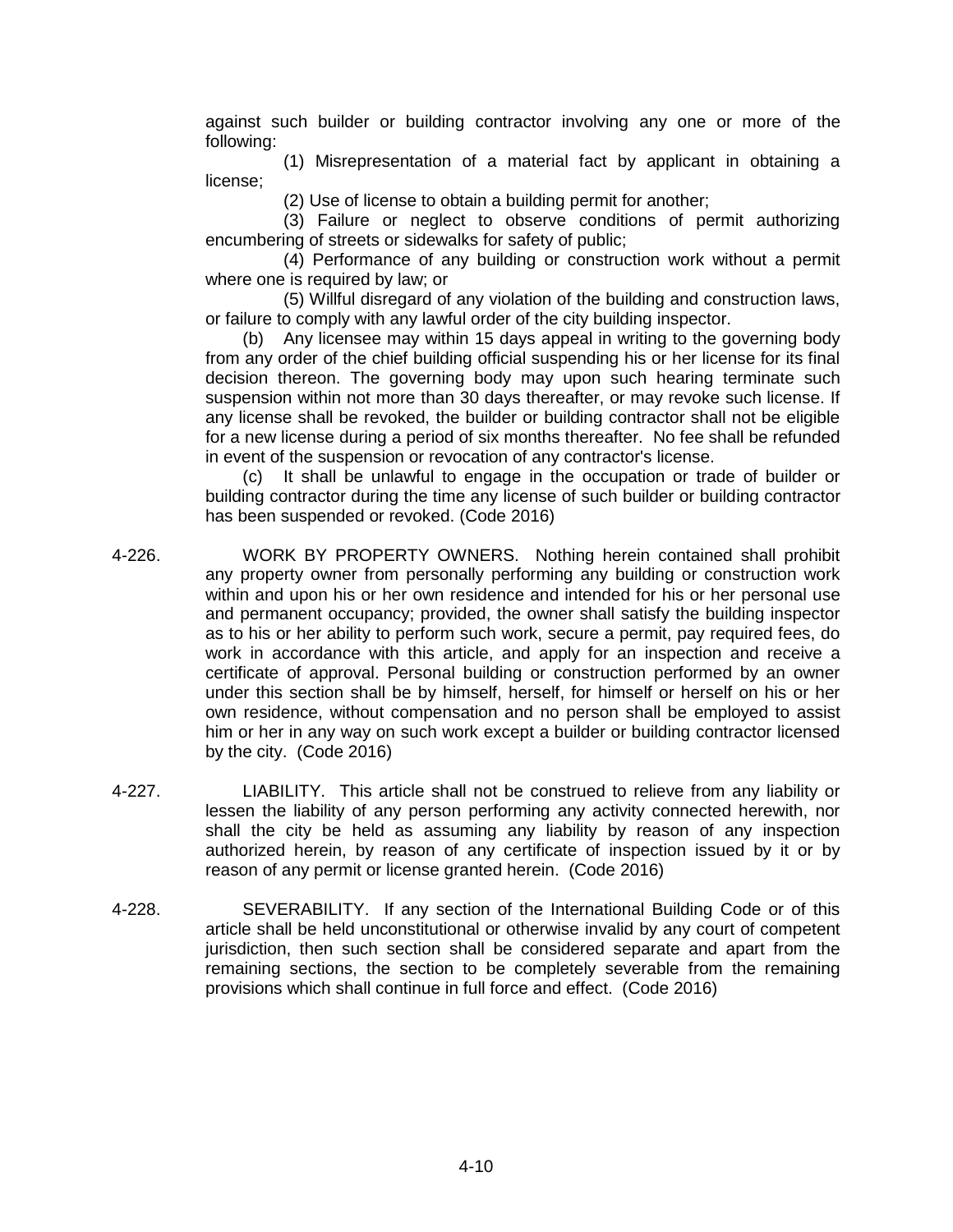4-301. DEFINITIONS. For the purpose of this article, the words and phrases used herein shall have the meanings ascribed to them in this section, unless the context clearly indicates to the contrary.

> (a) Approved - shall mean approved by the chief building official, the electrical inspector or his or her designee.

> (b) Authorized person - shall mean any individual, firm or corporation who or which is licensed under the provisions of this article to do the work as permitted under the specified provisions of this article.

(c) City - shall mean the territory within the corporate limits of this city.

(d) Conductor - shall mean a wire or cable or other form of metal suitable for carrying the electric current or potential.

(e) Electrical construction or installation - shall mean and include all work and materials used in installing, maintaining or extending a system of electrical wiring and all appurtenances, apparatus or equipment used in connection therewith, inside or attached to any building, structure, lot or premises, except industrial plants where fulltime maintenance is provided and other agencies providing inspections of installations and facilities. Electrical construction shall not be held to mean or include any of the following:

(1) The replacement of lamps, fuses, bulbs or the connection of portable electrical equipment to suitable permanently installed receptacles and replacement of receptacles and switches, lighting fixtures and apparatus where no changes or alterations are made to the wiring;

(2) Any work involved in the manufacturing, repair or testing of any electrical equipment or apparatus, but not including any permanent wiring; or

(3) Any work in industrial establishments where inspections come under the scope of other inspection agencies.

(f) Equipment - shall mean conductors, materials, fittings, devices, appliances, fixtures, apparatus, motors and the like, used as a part of or in connection with an electrical installation.

(g) Inspector - shall mean the chief building official or any individual who has been appointed by the city as electrical inspector.

(h) Person - shall mean a natural person, his or her heirs, executors, administrators or assigns, and also includes a firm, partnership or corporation, it's or their successors, assigns, or the agent of any of the aforesaid.

(i) Special permission - shall mean the written consent of the chief building official or the electrical inspector.

(j) Special ruling - shall mean a written ruling filed in the office of the chief building official or the electrical inspector. (Code 2016)

4-302. ADOPTION OF ELECTRICAL CODE BY REFERENCE. The standard code known as the National Electrical Code of 2014, a publication of the National Fire Protection Association, the same being a standard code for the installation of electrical wiring and apparatus and available in book and pamphlet form is hereby incorporated by reference herein and made a part of this article as authorized and in the manner prescribed by K.S.A. 12-3009:3012. One copy shall be marked or stamped "Official Copy as Incorporated by the Code of the City of Bentley," and shall be filed with the city clerk to be open to inspection and available to the public at all reasonable hours of business.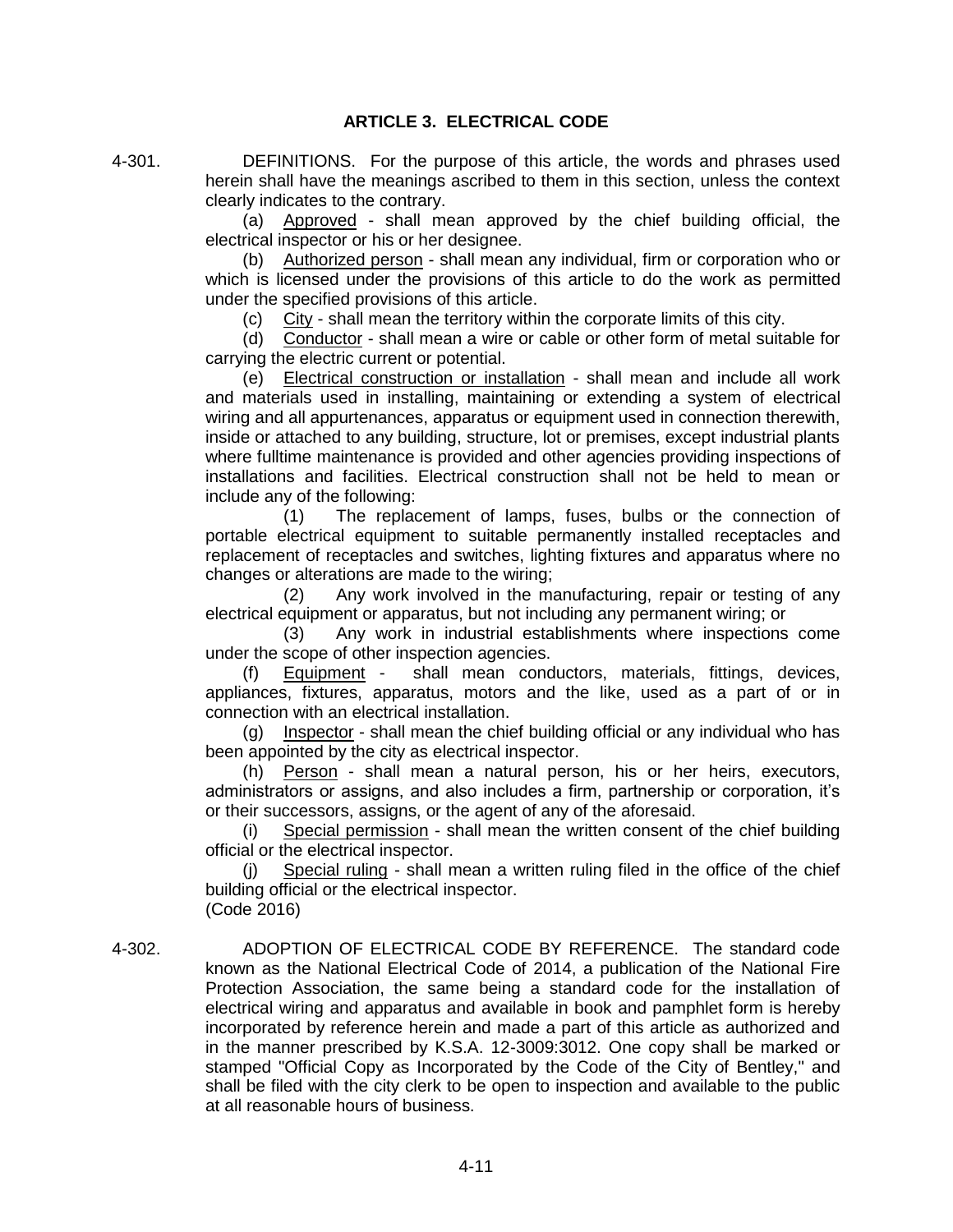Any person violating any provision of such code shall be punished as provided in section 1-116 of this code. (Code 2016)

- 4-303. ADDITIONAL PROVISIONS. The following sections of this article are in addition to the provisions of the standard code incorporated by reference in section 4-302. (Code 2016)
- 4-304. BUILDING OFFICIAL; AUTHORITY. The Sedgwick County Code Enforcement staff (Sedgwick County) or his or her authorized designee shall be responsible for the administration and enforcement of this article and appointment of an electrical inspector in accordance with section 4-204 of this chapter, which shall apply in a like manner to this article. (Code 2016)
- 4-305. ELECTRICAL INSPECTOR; APPOINTMENT. Sedgwick County may assume the responsibilities of or appoint some qualified officer or employee of the city to be and perform the duties of electrical inspector as may be required, subject to the consent and approval of the governing body. (Code 2016)

4-306. SAME; DUTIES. The electrical inspector shall have the following duties:

(a) To enforce all regulations relating to electrical construction, alteration, repair or removal;

(b) May permit, with the approval of the governing body, on the basis of duly authenticated reports from recognized sources, the use of new materials or modes of electrical construction, not provided for in this article, and may, for the purpose of carrying out the intent of this article adopt an accepted standard of material or workmanlike practices of federal or state bureaus, national, technical organizations or fire underwriters;

(c) To examine all buildings requiring electrical construction in the process of erection, construction, alteration or relocation in the city for the purpose of determining whether the work is in compliance with the permit given and in compliance with the regulations of the city pertaining to such work, including zoning regulations; and

(d) To keep comprehensive records of applications, of permits or certificates issued, of inspections made, of reports rendered, and of notices or orders issued. All such records shall be open to public inspection during stated office hours, but shall not be removed from the office of the building official or electrical inspector without his or her written consent. (Code 2016)

4-307. SAME; POWERS. The electrical inspector shall have the following powers:

(a) To enter any building or structure or premises at any reasonable hour, whether complete or in the process of erection, to perform the duties contained in this chapter;

(b) To adopt and enforce all such prudent emergency measures as he or she may deem necessary and expedient for the public safety under the laws of the city;

(c) May cause any work done in violation of this chapter to be discontinued until he or she shall have satisfactory evidence that the work will be done in accordance with the electrical regulations of the city, subject to the right of any installer or owner to appeal to the governing body. (Code 2016)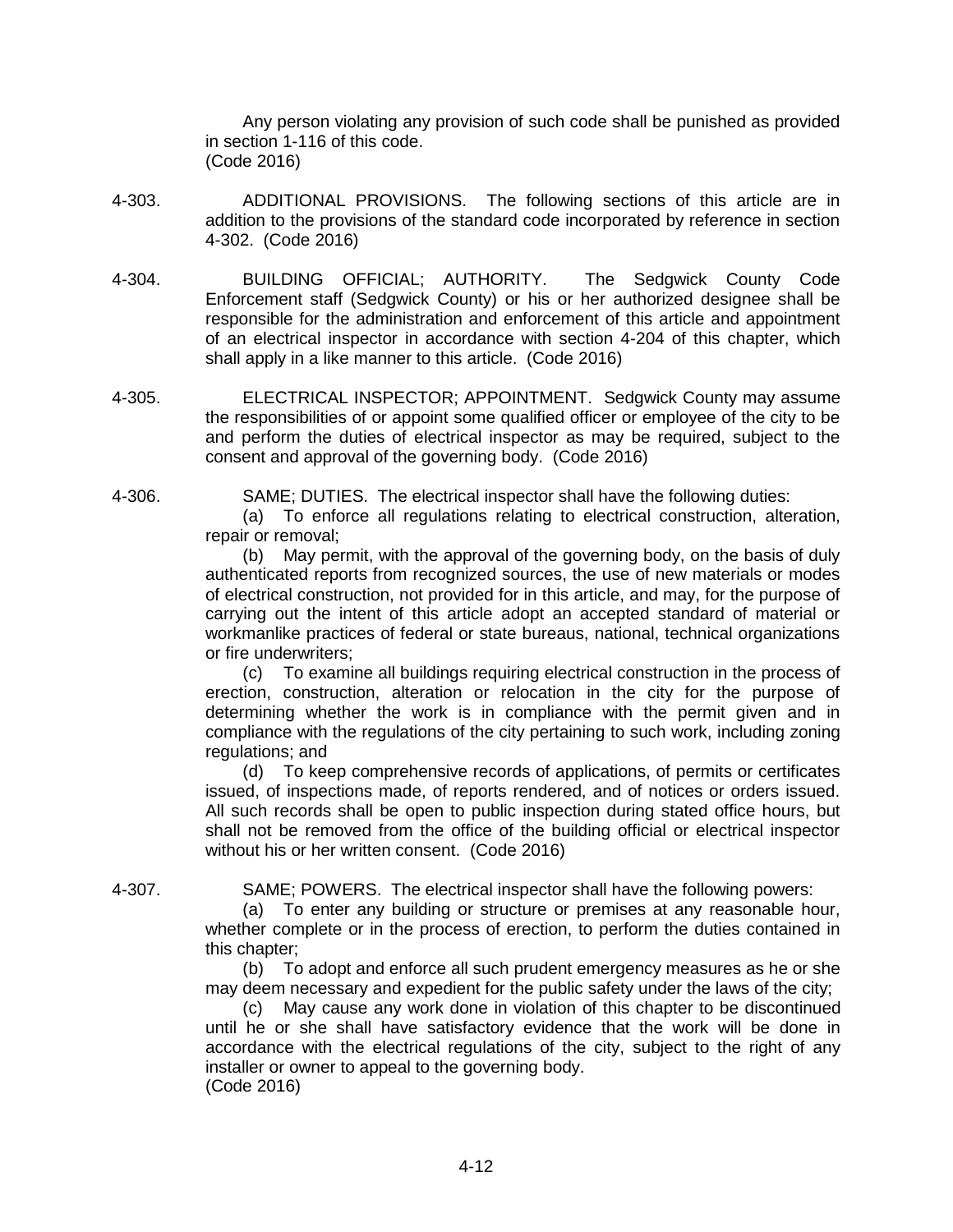- 4-308. SAME; RIGHT OF ENTRY. The electrical inspector, or his or her agent, upon proper identification, shall have authority to enter any building, structure or premises at any reasonable hour to perform his or her duties as set out in this chapter. (Code 2016)
- 4-309. CLARIFICATION; MODIFICATION. (a) The governing body shall be the final determiner of the scope and meaning of all provisions of the electrical code which may be unclear, ambiguous, or requiring interpretation.

(b) The electrical inspector shall have power to modify any of the provisions of the electrical code upon application in writing by the owner or lessee or his or her authorized agent, when there are practical difficulties in the way of carrying out the strict letter of the code. In approving modifications, the electrical inspector shall see that the spirit of the code is observed, public safety secured and substantial justice done. The particulars of a modification when granted or allowed and the decision of the inspector thereon shall be entered upon the records of the electrical inspector and a signed copy shall be furnished to the applicant. (Code 2016)

4-310. ELECTRICAL PERMIT REQUIRED; APPLICATION; APPROVAL. (a) Except as provided in subsection (b), it shall be unlawful for any person to engage in any electrical construction as defined in section 4-301 within the city without an electrical permit being first obtained therefor from the city clerk, after approval by the chief building official or his or her duly authorized assistant. The application for such permit shall be made and the permit obtained before any electrical construction work is commenced.

(b) No electrical permit shall be required for any of the following:

(1) The replacement of lamps, fuses, bulbs or the connection of portable electrical equipment to suitable permanently installed receptacles and replacement of receptacles and switches, lighting fixtures and apparatus where no changes or alterations are made to the wiring;

(2) Any work involved in the manufacturing, repair or testing of any electrical equipment or apparatus, but not including any permanent wiring; or

(3) Any work in industrial establishments where the issuance of electrical permits comes under the scope of other agencies. (Code 2016)

work;

4-311. SAME; APPLICATION INFORMATION REQUIRED. (a) An electrical permit shall be issued upon an application in writing to the office of city clerk on a form or forms provided for the purpose. This application shall, among other things, disclose the following:

- (1) The name of the owner of the lot or tract of ground;
- (2) The location of the building or structure;
- (3) The electrical construction work proposed;
- (4) The class of occupancy;
- (5) The class of electrical construction;
- (6) The kind of materials to be used;
- (7) The estimated cost of the work;
- (8) The date work will commence;
- (9) Expected date of completion;

(10) Name and address of electrical contractor or contractors doing the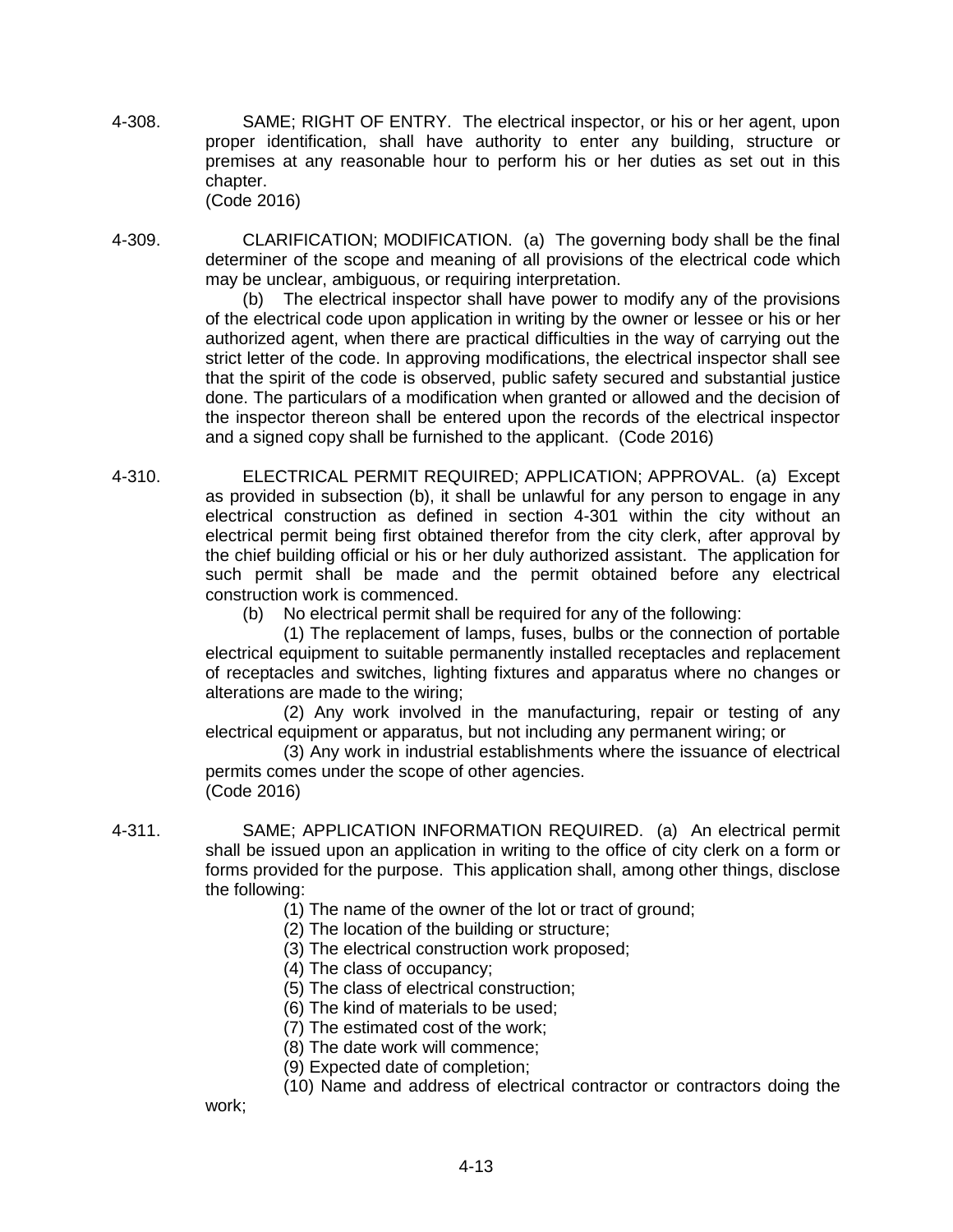(11) Such other information as may be pertinent to the issuance of the required permit.

(b) An application for an electrical permit shall be signed by the owner or his or her duly authorized agent, or an electrician or electrical contractor licensed by the city. If the application is made by the owner or his or her agent, it shall contain the name or names of the licensed electrician or electrical contractor or contractors doing the work described, or an electrical permit may be issued to the owner upon his or her application disclosing satisfactory evidence that the proposed work will be performed by the owner, himself or herself and not by a licensed electrical contractor, and likewise subject to the final approval of the electrical inspector for work performed.

(c) Upon approval of the completed application and a determination that a permit should be issued, the chief building official or his or her assistant shall issue a permit to the owner, electrician or electrical contractor authorizing the electrical construction work covered by the application.

(d) Any permit issued under this section shall be valid and subsisting for a period of not more than six months from the date of issuance unless the permittee shall have commenced, within the period so limited, the electrical construction work authorized by such permit. Electrical construction work commenced, for the purpose of this section, shall mean the beginning of electrical construction work other than the preparation of plans or the letting of an electrical contract. (Code 2016)

- 4-312. SAME; PLANS AND SPECIFICATIONS. Whenever an application for a electrical permit is made, the chief building official or the electrical inspector may, if he or she finds it necessary to determine whether electrical construction work described in the application will comply with the laws pertaining to such work, require that the applicant file a written description or drawing of the proposed electrical construction as may be prepared for the purpose. If such drawing or description is insufficient for the purposes of determining whether a permit should be issued, the building official may require the applicant to file complete electrical and engineering plans and specifications for such electrical construction, or any part thereof, as may be necessary for the inspector to determine compliance with this article. The filing of such plans and specifications and the approval thereof in connection with an application for a permit shall not in any way affect the authority of the city to deny or issue a permit, or to inspect any electrical construction work for conformity with this article. (Code 2016)
- 4-313. SAME; FEES. The fee for an electrical permit shall be an amount established by Sedgwick County from time to time and duly adopted by the city, however no fee shall be required to obtain a permit where the total estimated cost, the reasonable value of all services, labor and materials required, is under an amount established by Sedgwick County from time to time and duly adopted by the city. The fee herein shall be paid to the city clerk upon obtaining an electrical permit and the same shall be credited to the general operating fund of the city. (Code 2016)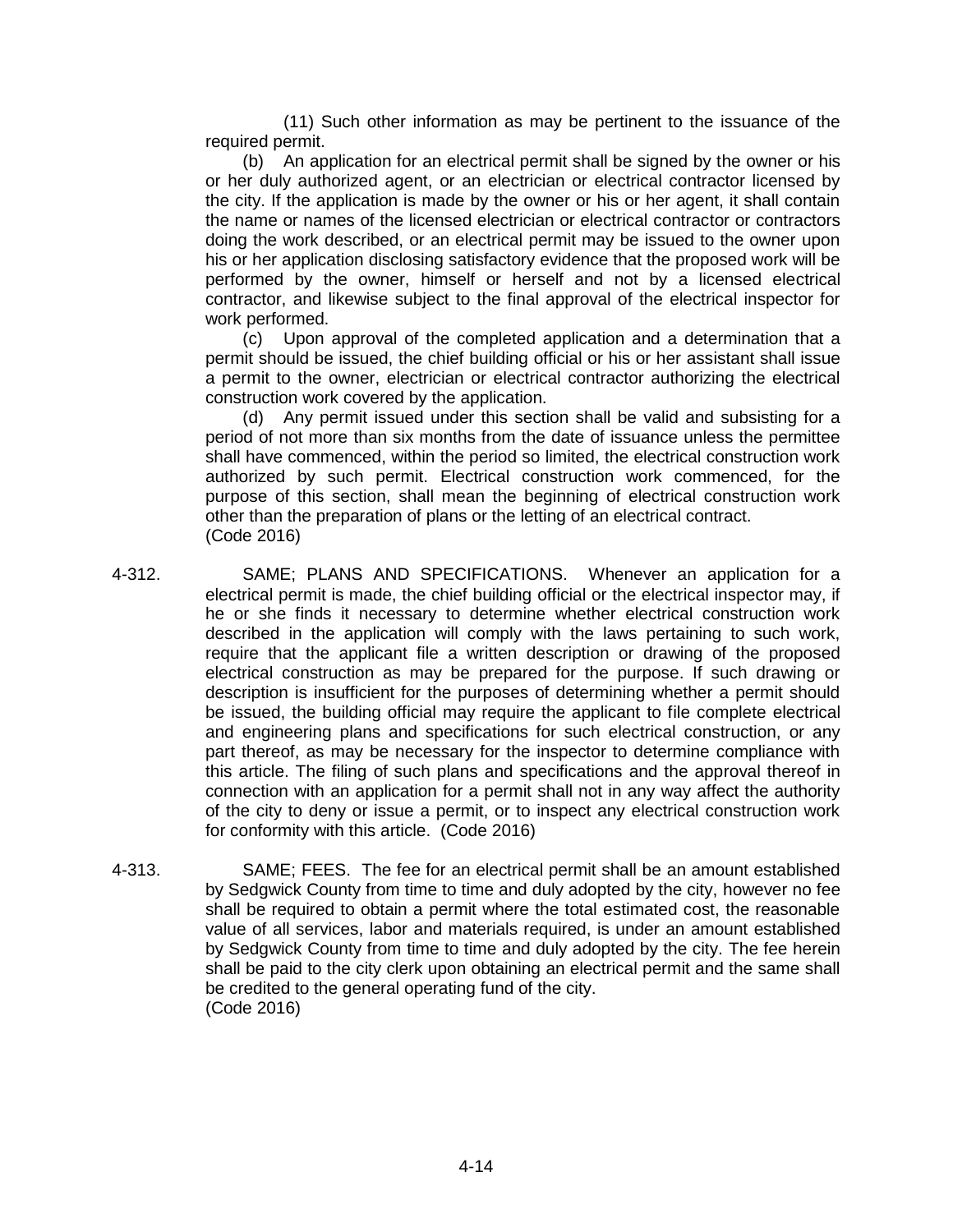- 4-314. SAME; POSTING. A copy of the electrical permit shall be kept on the premises for public inspection during the performance of the work and until the completion of the same. The electrical inspector may require a certified copy of the approved plans to be kept on the premises at all times from the commencement of the work to the completion thereof. (Code 2016)
- 4-315. REQUEST FOR INSPECTION. Upon the completion of any electrical work covered by this article, it shall be the duty of the person doing such work to notify the electrical inspector and request that it be inspected; after which such work shall be inspected promptly as hereinafter provided. (Code 2016)
- 4-316. INSPECTION; CONCEALMENT OF PRIOR WORK. (a) When any electric equipment is to be hidden from view by the permanent placement of parts of the building, the person, firm or corporation installing the equipment shall notify the building inspector and such equipment shall not be concealed until it has been inspected, approved or authorized by the electrical inspector or until 24 hours, exclusive of Saturdays, Sundays and holidays, shall have elapsed from the time of such notification. On large installations, where the concealment of equipment proceeds continuously, the person, firm or corporation installing the electrical equipment shall give the electrical inspector due notice and inspections shall be made periodically during the progress of the work.

(b) The electrical inspector shall have the authority to require building contractors to open such work which, in any manner, conceals electrical wiring that has been closed without his or her knowledge or permission, and in no case shall the inspector issue a certificate of approval until satisfied that the work is in accordance with the provisions of this article. The inspector shall also have the right to refuse to issue a certificate of approval on any wiring, that is concealed in such manner that it cannot be fully determined that it has been done in accordance with this article.

(Code 2016)

- 4-317. INSPECTION FEE. An initial inspection fee in an amount established by Sedgwick County from time to time and duly adopted by the city and an inspection fee as established by Sedgwick County from time to time and duly adopted by the city for subsequent inspections required shall be paid before any electrical installation will be approved or a certificate of approval issued. (Code 2016)
- 4-318. CERTIFICATE OF APPROVAL. (a) When the electrical inspector finds an electrical construction or installation to be in conformity with the provisions of this article, he or she shall issue to the person, firm, or corporation performing the electrical construction work or making the installation, a certificate of approval, with duplicate copy for delivery to the owner, authorizing the use of the installation and connection to the supply of electricity.

(b) When a certificate of approval is issued authorizing the connection and use of a temporary installation, the certificate shall expire at a time to be stated therein and shall be revocable for cause by the electrical inspector.

(c) In no case shall certificates of approval be issued on electrical construction, installations or parts of installations where the work installed does not conform to the requirements of this article.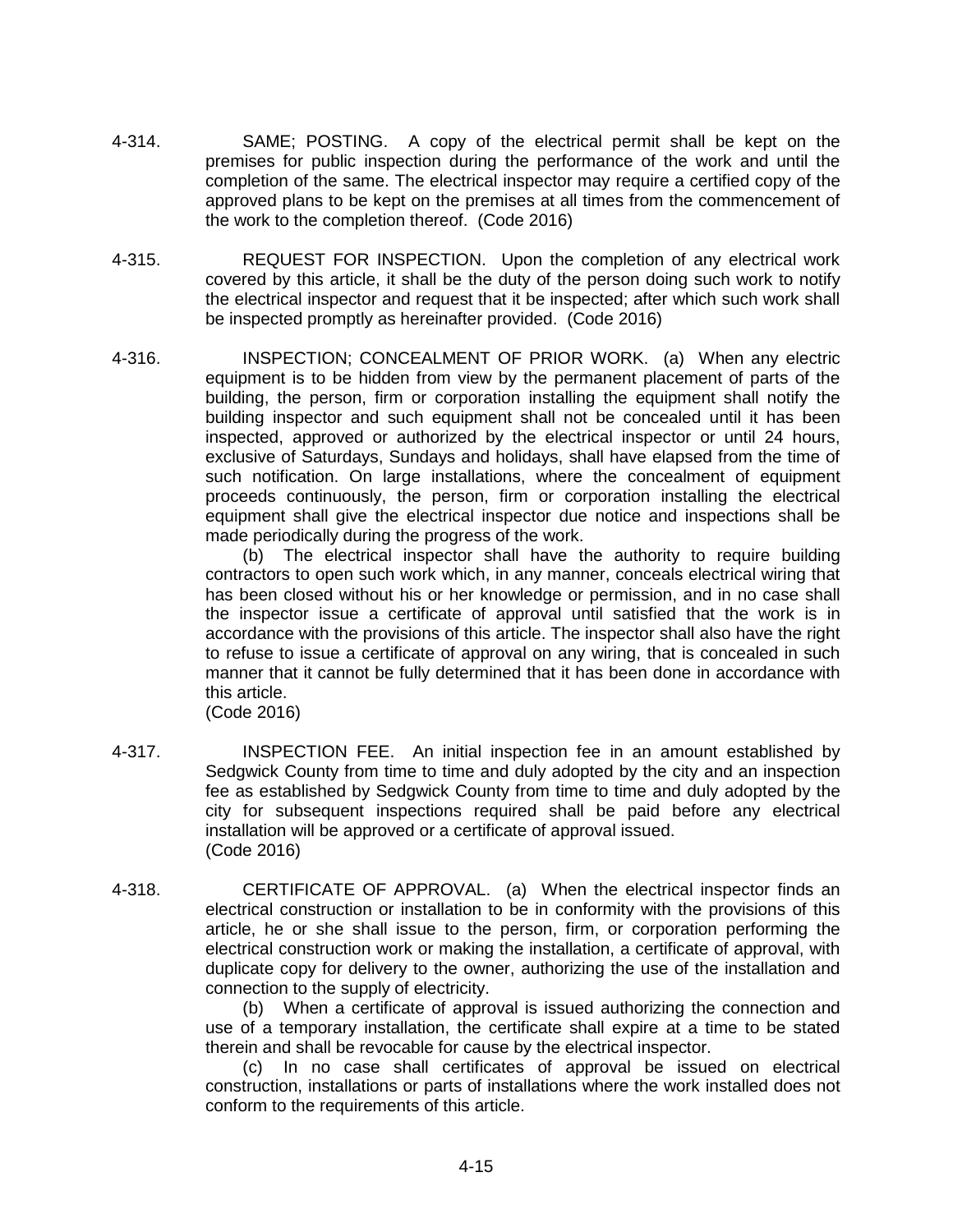(d) If, upon inspection, the installation is not found to be fully in conformity with the provisions of this article, the electrical inspector shall immediately notify the person, firm, or corporation performing the electrical construction work or making the installation of the existing defects.

(e) No certificate of approval shall be issued unless the electric conductor or equipment has been installed in strict conformity with the provisions of this article and unless the electrical construction or installation is made in compliance with nationally approved methods of construction for safety to life and property as herein set forth.

(f) The electrical inspector shall be deemed the judge of whether the installation of electric conductors and equipment has been made in accordance with the requirements of this article.

(g) No certificate of approval shall be required for any of the following:

(1) The replacement of lamps, fuses, bulbs or the connection of portable electrical equipment to suitable permanently installed receptacles and replacement of receptacles and switches, lighting fixtures and apparatus where no changes or alterations are made to the wiring;

(2) Any work involved in the manufacturing, repair or testing of any electrical equipment or apparatus, but not including any permanent wiring; or

(3) Any work in industrial establishments where inspections come under the scope of other inspection agencies. (Code 2016)

- 4-319. CONNECTION TO INSTALLATIONS. It shall be unlawful for any person, firm, or corporation to make connection to a supply of electricity to any building or electrical equipment for which an inspection is required, or which has been disconnected by the order of the electrical inspector, until a certificate of approval has been issued by the electrical inspector authorizing the connection and use of such electric supply. The electrical inspector may, at his or her discretion, authorize a temporary connection. (Code 2016)
- 4-320. REINSPECTION. The electrical inspector shall periodically re-inspect existing installations of electrical conductors and equipment. When the installation of any conductors or equipment is found to be in a dangerous or unsafe condition, the person, firm, or corporation owning, using, or operating the installation shall be notified in writing and shall make the necessary repairs or changes required to place the conductors or equipment in safe condition and have the work completed within the period specified by the electrical inspector. (Code 2016)
- 4-321. CONDEMNATION; APPEAL. (a) If in the judgment of the electrical inspector, after an inspection, any electrical conductors, appliances or equipment in any building are unsafe or dangerous to persons or property, the inspector shall have the power to cause the wires or appliances to be disconnected from the source of electrical energy supplying these conductors or equipment, and may, at his or her discretion, seal the control switches for the same in an open or disconnected position, whereupon he or she shall give notice to the owner, or his or her agent, or by posting such notice at the site and shall also notify the utilities serving the premises. Thereafter, it shall be unlawful for any person to cause or permit electric current to be supplied to the electrical conductors, appliances or equipment so sealed until they shall have been made safe and the inspector shall have issued a certificate of approval to that effect.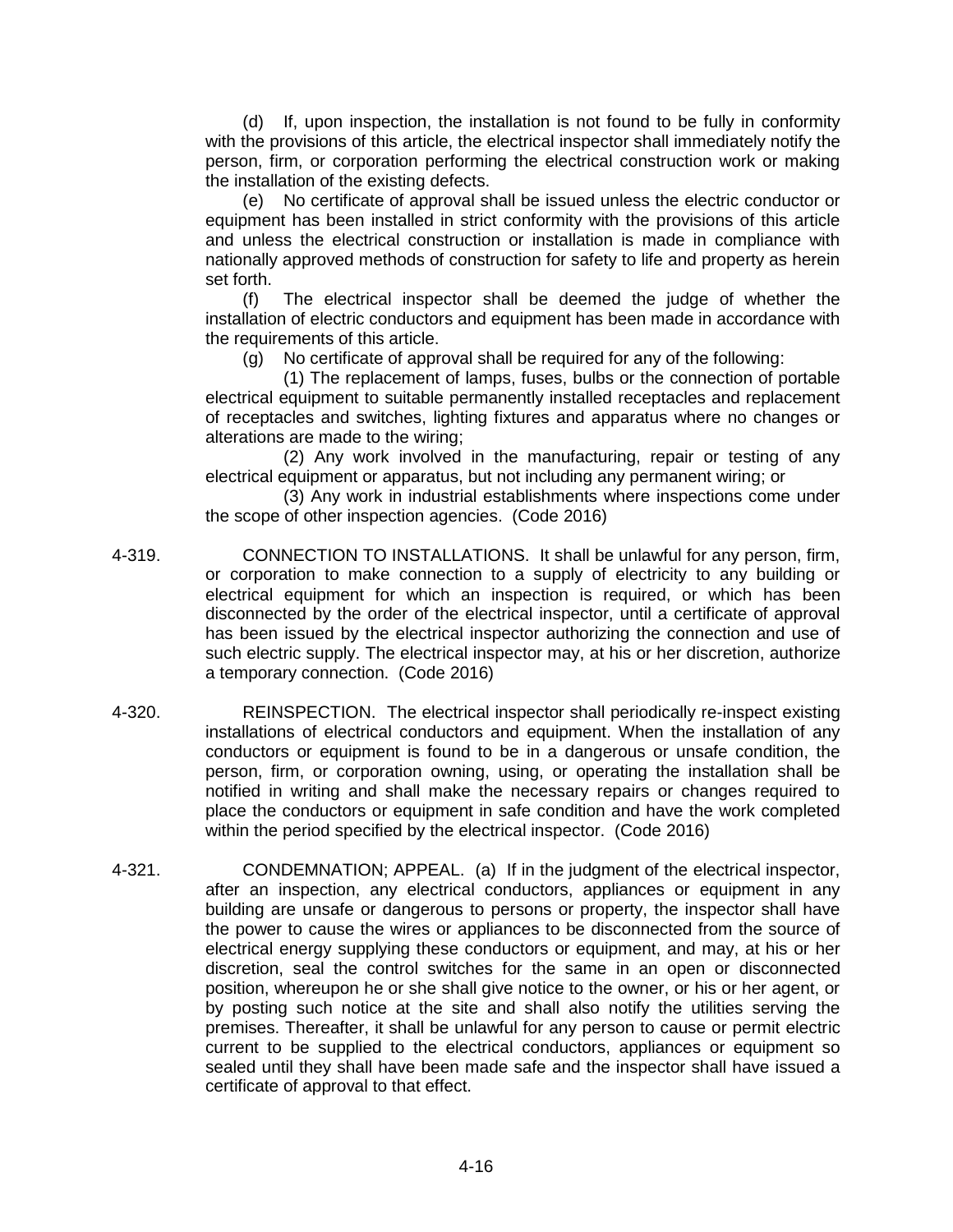(b) It shall be the duty of the electrical inspector to cause all dead wires, unused poles or electric apparatus on the outside of the buildings or in streets or alleys to be removed at the expense of the owners thereof by giving the owners written notice.

(c) When the electrical inspector condemns all or part of any electrical installation, the owner may, within 10 days after receiving written notice thereof, file a petition in writing for review of the action of the building inspector by the governing body, upon the receipt of which the governing body shall at once proceed to determine the facts, and within 10 days from receiving the petition make a decision in accordance with their findings. (Code 2016)

- 4-322. INTERFERENCE BY UNAUTHORIZED PERSON. It shall be unlawful for any unauthorized person to, in any manner, change or alter electrical conductors or equipment in or on any building. If in the course of the erection of a building or structure, electrical conductors or equipment are in such position as to interfere with the erection or completion of the structure, notice shall be immediately given the authorized person or firm installing the electrical conductors or equipment, and the needed change shall be made by such authorized person or firm. (Code 2016)
- 4-323. ELECTRICIAN OR ELECTRICAL CONTRACTORS DEFINED. (a) An electrician or electrical contractor for purposes of this article shall be any person, firm, co-partnership, corporation, association, or any combination thereof, whether a resident or not of the city:

(1) Who or which undertakes with or for another, for a fixed sum, price, fee or any other compensation to install, construct, alter, repair, add to, or move any electrical installation or performs any electrical construction work in the city, for which an electrical construction permit may now or hereafter be required by the laws of the city; or

(2) Who or which advertises or represents himself, herself, or itself to the public to have the capacity or ability to undertake, or submit a bid or offer to install, construct, alter, repair, add to, remove, restore or replace any electrical installation or perform any electrical construction work; or

(3) Who or which installs, constructs, alters, adds to or removes any electrical installation or performs any electrical construction work either on his or her own or other property for purposes of sale or speculation.

(b) An electrician or electrical contractor as defined shall not mean or include:

(1) Any owner or his or her authorized agents or employees making ordinary repairs to his, her or its own building or structure not involving electrical construction and for which a permit is not required or on which an electrician or electrical contractor, as defined, is not required, employed or engaged to perform; or

(2) Any property owner personally performing any improvements, alterations or electrical construction within or upon his or her own residence and intended for his or her own personal use and permanent occupancy; provided, the owner shall satisfy the electrical inspector as to his or her ability to perform such work, secure a permit, pay required fees, do work in accordance with this article, and apply for an inspection and receive approval. Personal electrical construction by an owner under this section shall be by himself, herself, for himself or herself on his or her own residence, without compensation and no person shall be employed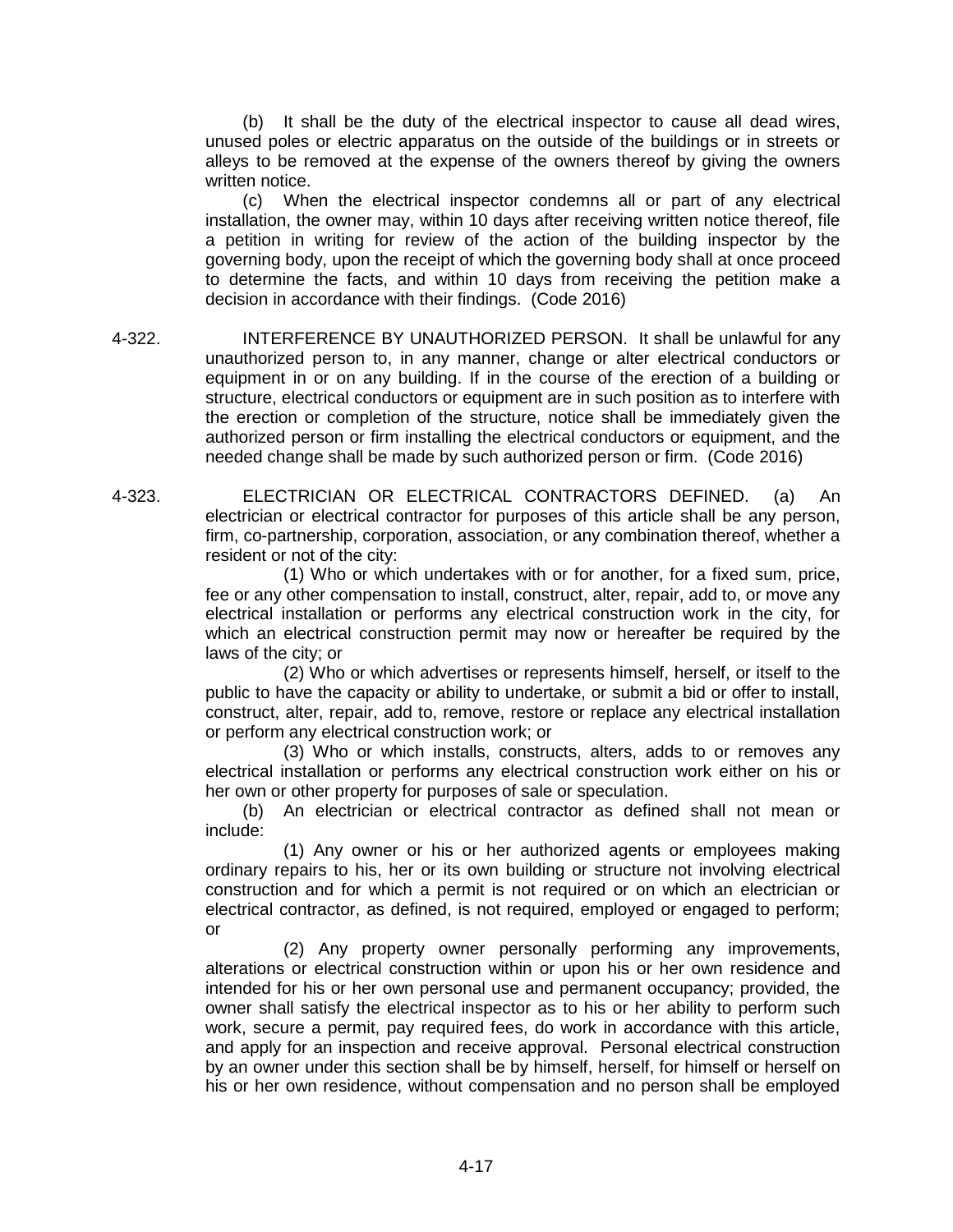to assist him or her in any way on such work except an electrician or electrical contractor licensed by the city. (Code 2016)

4-324. ELECTRICIAN'S OR ELECTRICAL CONTRACTOR'S LICENSE REQUIRED; ELECTRICAL PERMITS; UNLAWFUL ACTS. (a) Each electrician or electrical contractor shall before entering upon any electrical construction work subject to regulation by city laws, apply to the city clerk for an electrician's or electrical contractor's license and receive the same as hereinafter provided and have in his or her possession a valid license authorizing him, her or it to engage in the trade or occupation of electrician or electrical contractor in the city.

(b) No permit for any electrical construction work shall be issued for any such work to be performed by an electrician or electrical contractor, as defined, who has not first obtained a license upon making a proper application and payment of the license fee as required.

(c) It shall be unlawful for any person, firm, company, association or corporation to enter into a contract or agreement with another so as to bring himself, herself, or itself under the definition of an electrician or electrical contractor herein, or to perform any work as an electrician or electrical contractor or any work under a contract for any work involving electrical construction, without first having obtained an electrician's or electrical contractor's license issued by the city. (Code 2016)

- 4-325. SAME; APPLICATION; GRANTING. Application for an electrician's or electrical contractor's license shall be made upon a form to be supplied by the city which shall disclose the name of the applicant, his or her place of business in the city (and home office if a nonresident), the kind of contracting work engaged in the length of time engaged in such work and places where work has been performed within the past two years. The application shall be signed by the electrician or electrical contractor or his or her authorized agent. The applications shall be, by the chief building official referred to the governing body at its next meeting for action thereon. Such license shall be issued by the city clerk, upon payment of the fees hereinafter provided after approval of the governing body. (Code 2016)
- 

4-326. SAME; LICENSE FEES; CONDITIONS; RENEWAL; UNLAWFUL ACTS.

(a) The following license fees shall be paid for the calendar year or major fraction thereof in an amount established by Sedgwick County from time to time and duly adopted by the city:

(1) General Electrician or Electrical Contractor, who shall qualify to engage in more than one kind of electrical construction work.

(2) Limited Electrician or Electrical Contractor, who shall qualify to engage in not more than one kind of electrical construction work.

Any license issued on or after July 1 of each year shall be issued upon payment of one-half the annual license fee.

(b) Each such license shall set forth the kind of electrical construction work in which the licensee may engage. The licensee shall display his or her license at any place where he or she may be engaged in contract work or produce the same on demand of any city officer. All licenses shall be renewable annually as in the case of an original license on or before the first day of January of the year for which issued.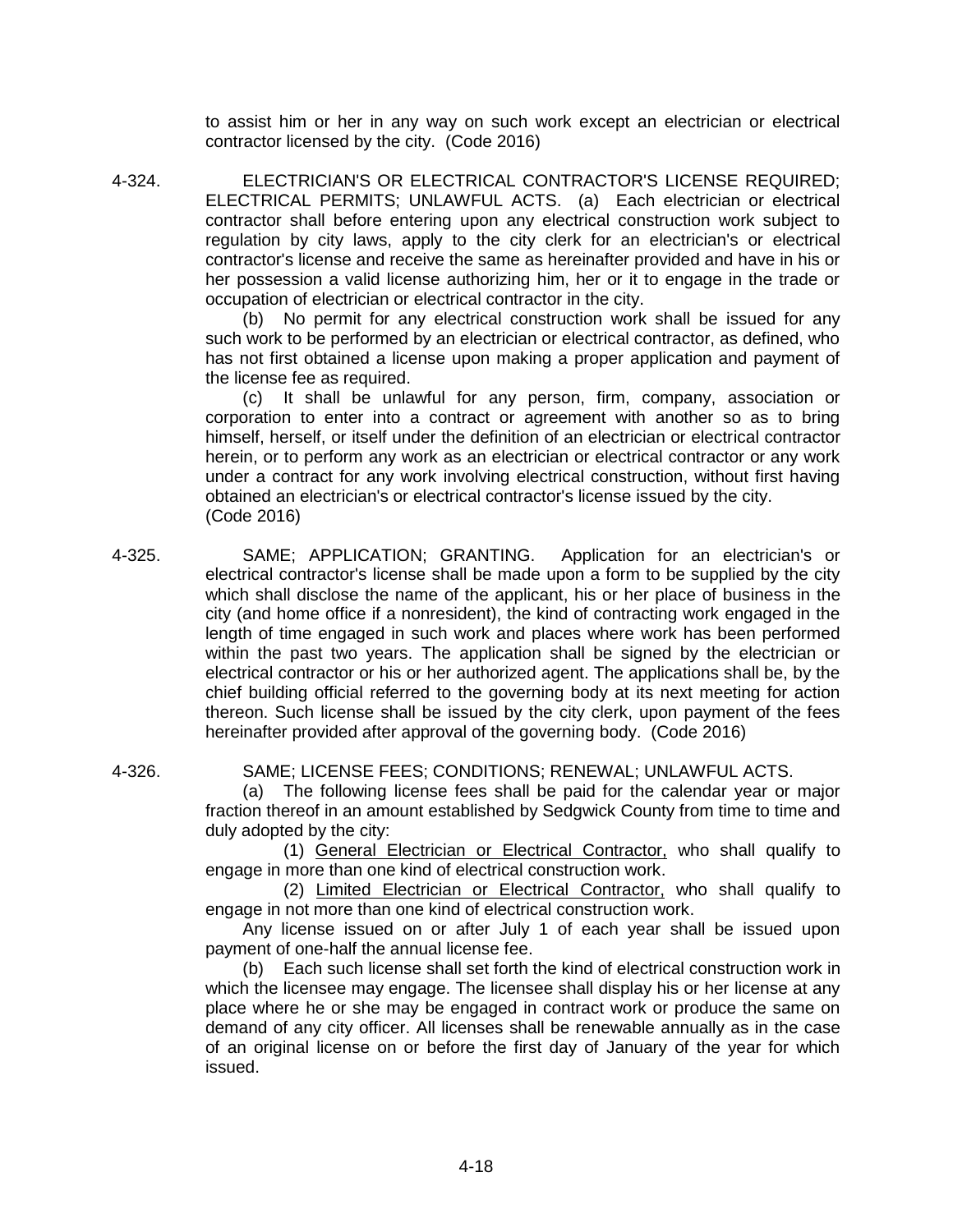(c) It shall be unlawful for any person, firm or corporation to contract for any kind of work covered by this article without having a valid license issued by the city to perform such contracts. (Code 2016)

4-327. ELECTRICIAN'S OR ELECTRICAL CONTRACTOR'S BOND REQUIRED; CONDITIONS; APPROVAL; RIGHTS RESERVED. (a) Before any license shall be issued to any electrician or electrical contractor required by this article to obtain a license and pay a fee to the city, the electrician or electrical contractor shall secure and file with the city clerk a good and sufficient corporate surety bond in the principal sum as established by Sedgwick County from time to time and duly adopted by the city, conditioned that the principal named therein shall faithfully and fully observe all laws of the city relating to the business or occupation for which a license is desired and further conditioned to hold and save the city harmless and free of claims for loss or damage to persons or property, or from damage, injury or destruction of property belonging to the city, resulting from, or arising out of, the negligence or failure of the principal or any of his, her or its employees, agents, servants to use due care or diligence respecting any opening or excavation made in, or adjacent to any street, alley or public ground in the city, or any materials stored, placed or used in any such places, or the operation or use of any vehicle, machinery or equipment in the streets, alleys or public grounds in connection with the business or occupation licensed. Each such bond shall be issued by a company authorized to do business in the State of Kansas and shall be executed by an agent of the company residing in the County of Sedgwick, Kansas and further conditioned that in the event of cancellation or expiration that the company or agent will give 10 days' notice of such fact to the city clerk. Each such bond shall be approved as to form by the city attorney and approved as to surety by Sedgwick County and the approval thereof shall be endorsed on the bond by the city attorney and by Sedgwick County over their signatures.

(b) Each bond shall be dated to run from the first day of any license issued by the city to the principal and may cover the period of not to exceed two years. No bond shall be renewed by an extension certificate but a new bond shall be filed by the principal for each successive period following the renewal thereof. The city reserves the right to furnish the form of all surety bonds as may be required by this article. (Code 2016)

4-328. INSURANCE. In addition to obtaining a corporate surety bond as required by section 4-327 of this article, an electrician or electrical contractor must procure and maintain a liability insurance policy in the amount of \$100,000 for the death or injury of any one person and \$300,000 for the death or injury of any number of persons in any one accident and \$50,000 for property damage in any one accident. Such policies of insurance shall be issued by some insurance company authorized to do business in the State of Kansas. An electrician or electrical contractor may qualify as to the insurance requirements by filing a certificate with the city clerk executed by the resident agent of such company stating that the required policy of insurance has been issued by such company for the purpose required by this article and that such insurer will not cancel the policy except upon giving 30 days' notice in writing to the city; and that the certificate shall be filed for an annual period beginning January 1 and ending December 31 of such year. (Code 2016)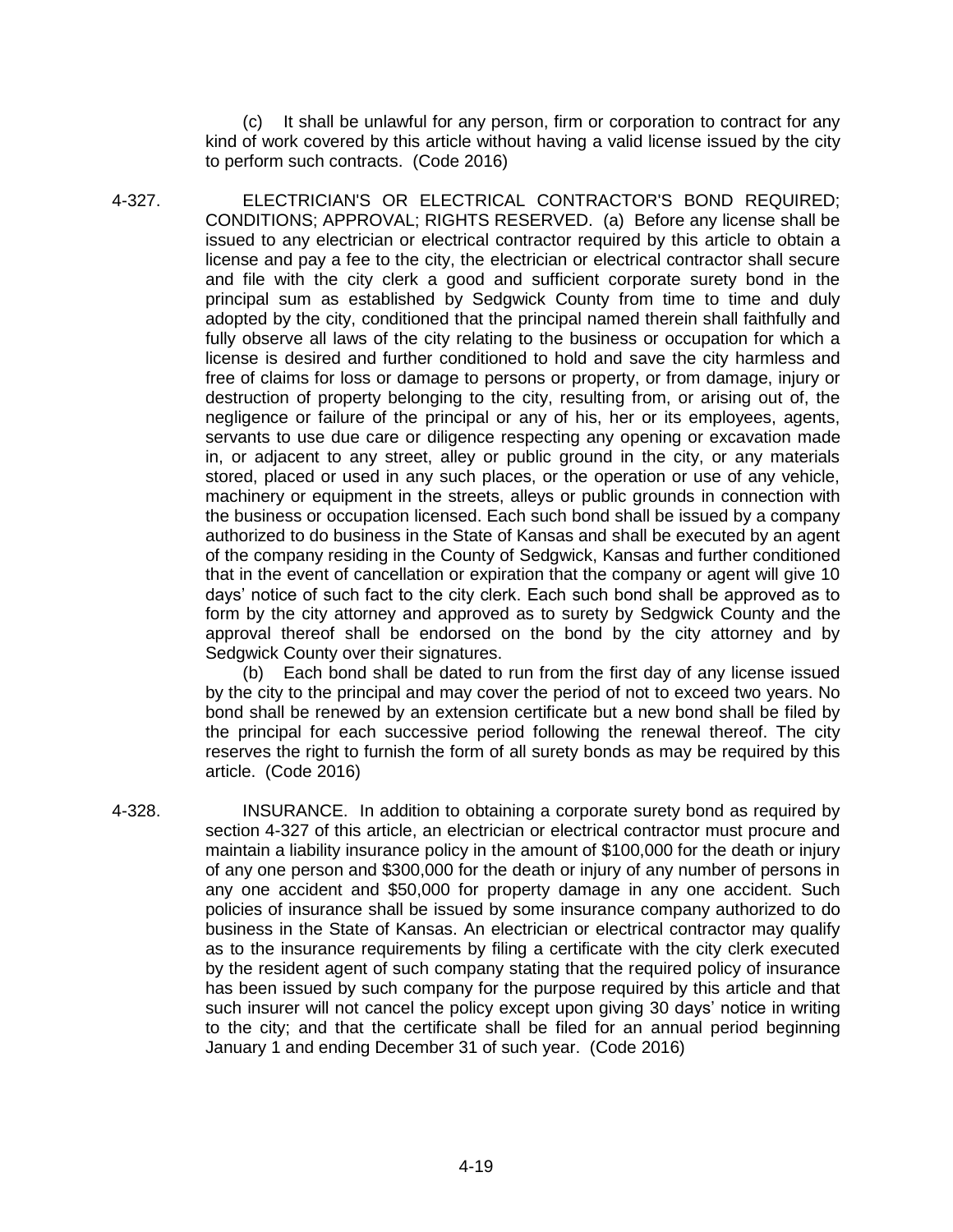#### 4-329. LICENSE SUSPENSION; REVOCATION; APPEAL; UNLAWFUL ACTS.

(a) The license of any electrician or electrical contractor may be suspended temporarily, for a period of not to exceed 30 days at any one time, by the chief building official upon his or her own motion or upon a complaint of the city electrical inspector. Notice shall be given in writing to such electrician or electrical contractor giving reasonable notice of a time of hearing of the complaint or the matter alleged against such electrician or electrical contractor involving any one or more of the following:

(1) Misrepresentation of a material fact by applicant in obtaining a license;

(2) Use of license to obtain an electrical permit for another;

(3) Failure or neglect to observe conditions of permit authorizing encumbering of streets or sidewalks for safety of public;

(4) Performance of any electrical construction work without a permit where one is required by law; or

(5) Willful disregard of any violation of the electrical construction laws, or failure to comply with any lawful order of the city electrical inspector.

(b) Any licensee may within 15 days appeal in writing to the governing body from any order of the chief building official suspending his or her license for its final decision thereon. The governing body may upon such hearing terminate such suspension within not more than 30 days thereafter, or may revoke such license. If any license shall be revoked, the electrician or electrical contractor shall not be eligible for a new license during a period of six months thereafter. No fee shall be refunded in event of the suspension or revocation of any electricians or electrical contractor's license.

(c) It shall be unlawful to engage in the occupation or trade of electrician or electrical contractor during the time any license of such electrician or electrical contractor has been suspended or revoked. (Code 2016)

- 4-330. WORK BY PROPERTY OWNERS. Nothing herein contained shall prohibit any property owner from personally performing any electrical construction or installing electrical wiring or equipment within and upon his or her own residence and intended for his or her personal use and permanent occupancy; provided, the owner shall satisfy the electrical inspector as to his or her ability to perform such work or install such electrical wiring, secure a permit, pay required fees, do work in accordance with this article, and apply for an inspection and receive a certificate of approval. Personal electrical construction or installation performed by an owner under this section shall be by himself, herself, for himself or herself on his or her own residence, without compensation and no person shall be employed to assist him or her in any way on such work except an electrician or electrical contractor licensed by the city. (Code 2016)
- 4-331. APPROVED MATERIALS. No electric materials for wiring of appliances or equipment shall be installed in the city unless they are in conformity with the provisions of this article and with the approved standards of construction for safety to life and property. Conformity of materials for wiring appliances and equipment to the standards of the Underwriters Laboratories, Inc. shall be prima facie evidence that the materials, devices, appliances and equipment comply with the requirements of this article. (Code 2016)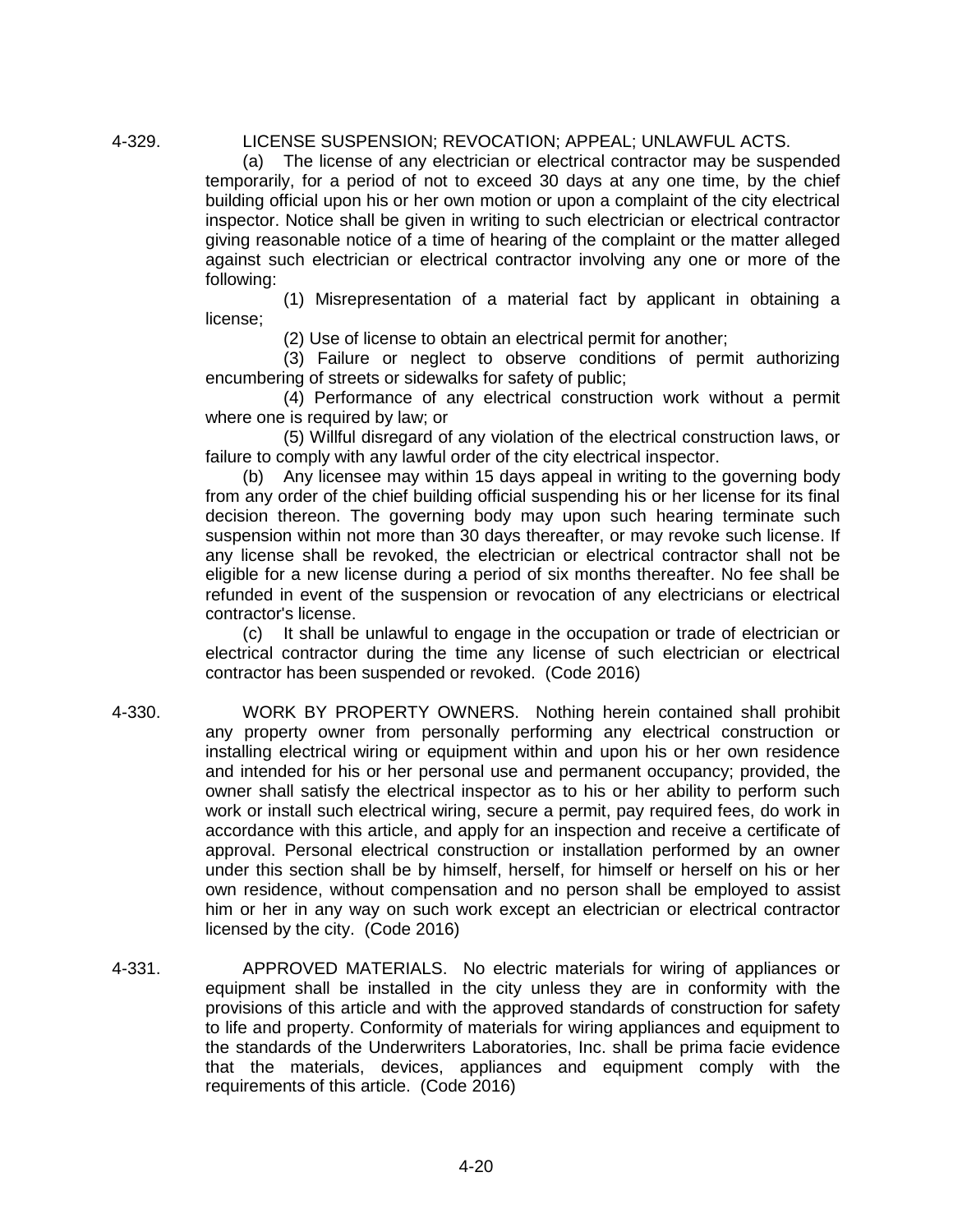- 4-332. LIABILITY. This article shall not be construed to relieve from or lessen the responsibility or liability of any party owning, operating, controlling or installing any electrical equipment for damages to persons or property caused by any defect therein, nor shall the city be held as assuming any such liability, by reason of the inspection or re-inspection authorized herein, or the certificate of approval of any work or equipment authorized herein or by reason of any permit or license granted herein. (Code 2016)
- 4-333. SEVERABILITY. If any section of the National Electrical Code or of this article shall be held unconstitutional or otherwise invalid by any court of competent jurisdiction, then such section shall be considered separate and apart from the remaining provisions of the National Electrical Code or of this article, the section is to be completely severable from the remaining provisions which shall continue in full force and effect. (Code 2016)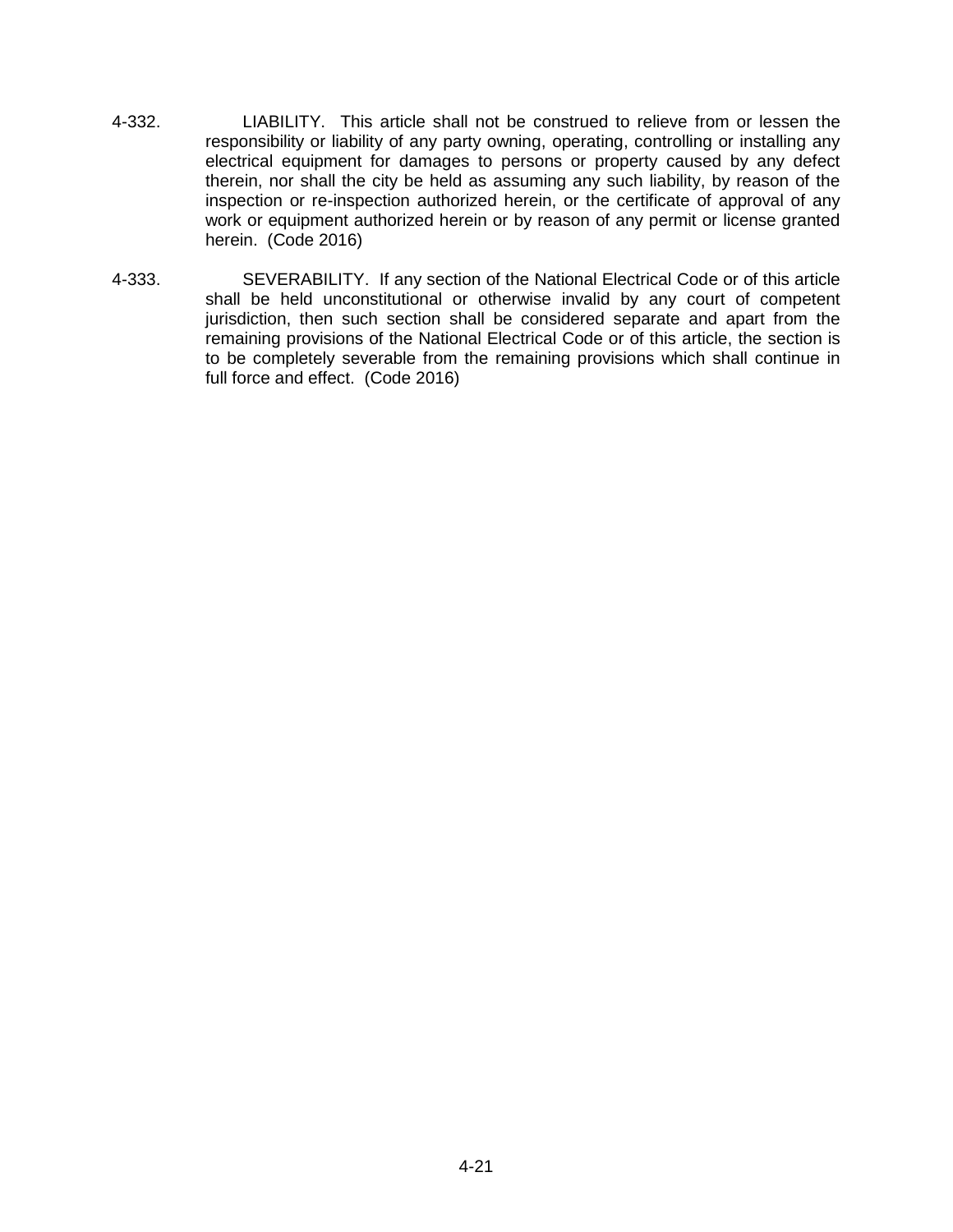#### **ARTICLE 4. PLUMBING AND GAS-FITTING CODE**

- 4-401. DEFINITION OF PLUMBING. The term plumbing as used in this article shall be construed to mean the installation of gas or water pipes, fixtures, apparatus and the necessary connections either for supplying gas or water to premises or for the removing of liquid and water-borne wastes from premises in the city, or both such purposes, and shall also denote installed fixtures, drainage and vent systems and gas or water distribution systems as the case may be. (Code 2016)
- 4-402. UNIFORM PLUMBING CODE INCORPORATED. There is hereby adopted and incorporated by reference, for the purpose of establishing rules and regulations for the practice of plumbing and gas-fitting, including the installation, maintenance, extension and alteration of all pipes, fixtures, appliances and appurtenances in connection with sanitary sewers and public and private water and fuel gas systems, the Uniform Plumbing Code, 2012 Edition, as recommended by the International Association of Plumbing and Mechanical Officials, such code being made as a part of the ordinances and code of the city as if the same had been set out in full herein, all as authorized and in the manner prescribed by K.S.A. 12-3009 through 12-3012 including any amendments thereto. One copy of the uniform code shall be marked or stamped "Official Copy as Incorporated by the Code of the City of Bentley," and shall be filed with the city clerk to be open to inspection and available to the public at all reasonable hours of business.

Any person violating any provisions of such code shall be punished as provided in section 1-116 of this code. (Code 2016)

- 4-403. ADDITIONAL PROVISIONS. The following sections of this article are in addition to the provisions of the standard code incorporated by reference in section 4-402. (Code 2016)
- 4-404. BUILDING OFFICIAL; AUTHORITY. The Sedgwick County Code Enforcement staff (Sedgwick County) or his or her authorized designee shall be responsible for the administration and enforcement of this article and appointment of a plumbing inspector in accordance with section 4-204 of this chapter, which apply in a like manner to this article. (Code 2016)
- 4-405. PLUMBING INSPECTOR; APPOINTMENT. Sedgwick County may assume the responsibilities of or appoint some qualified officer or employee of the city to be and perform the duties of plumbing inspector as may be required, subject to the consent and approval of the governing body. (Code 2016)
- 4-406. SAME; DUTIES. The plumbing inspector shall have the following duties:

(a) To enforce all regulations relating to plumbing construction, alteration, repair or removal;

(b) May permit, with the approval of the governing body, on the basis of duly authenticated reports from recognized sources, the use of new materials or modes of construction, not provided for in this article, and may, for the purpose of carrying out the intent of this article adopt an accepted standard of material or workmanlike practices of federal or state bureaus, national, technical organizations or fire underwriters;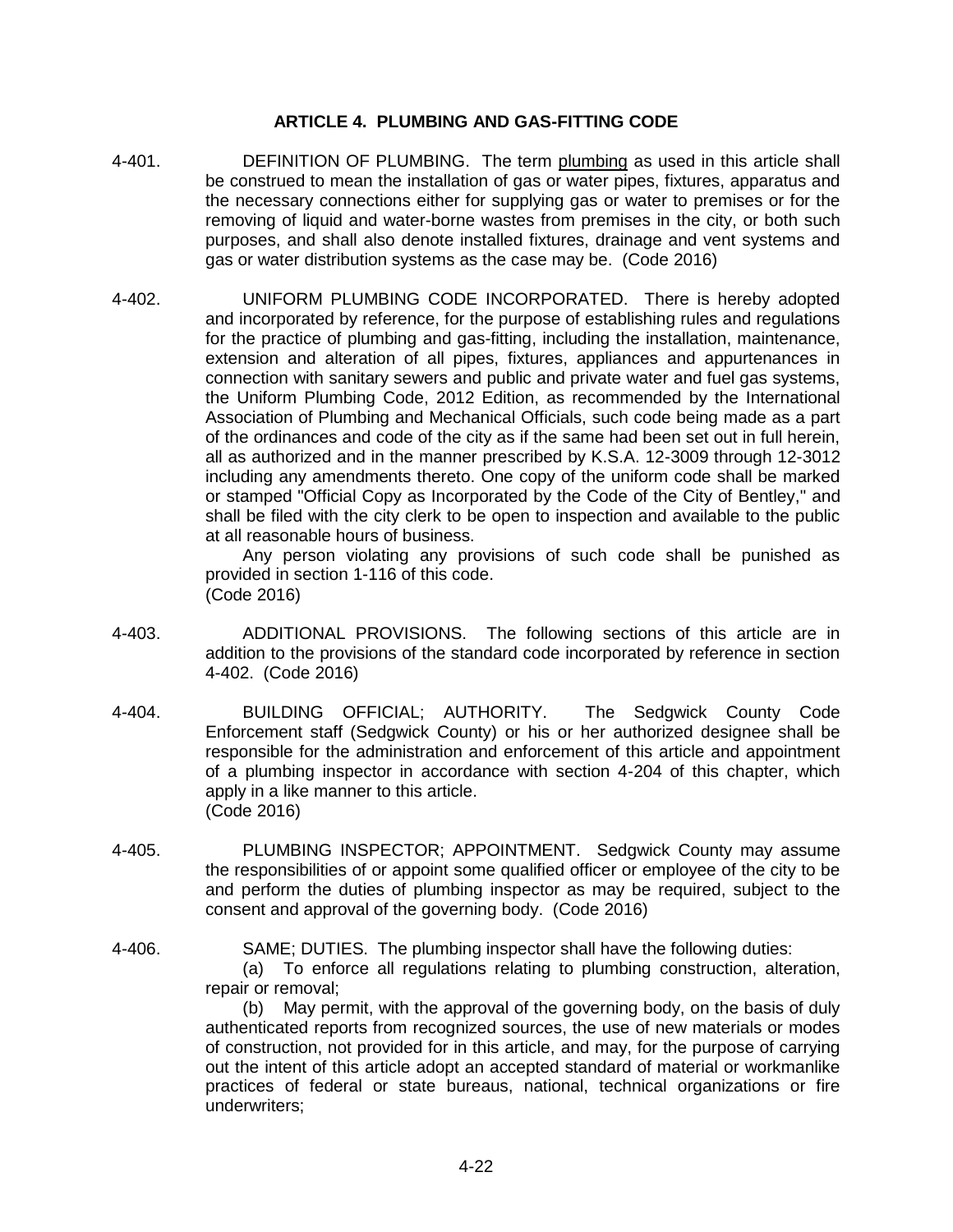(c) To examine all buildings in the process of erection, construction, alteration or relocation in the city for the purpose of determining whether the work is in compliance with the plumbing permit given and in compliance with the regulations of the city pertaining to such work, including zoning regulations; and

(d) To keep comprehensive records of applications, of permits or certificates issued, of inspections made, of reports rendered, and of notices or orders issued. All such records shall be open to public inspection during stated office hours, but shall not be removed from the office of the building official or plumbing inspector without his or her written consent. (Code 2016)

4-407. SAME; POWERS. The plumbing inspector shall have the following powers:

(a) To enter any building or structure or premises at any reasonable hour, whether complete or in the process of erection, to perform the duties contained in this chapter;

(b) To adopt and enforce all such prudent emergency measures as he or she may deem necessary and expedient for the public safety under the laws of the city;

(c) May cause any work done in violation of this chapter to be discontinued until he or she shall have satisfactory evidence that the work will be done in accordance with the plumbing regulations of the city, subject to the right of any plumber, plumbing contractor or owner to appeal to the governing body. (Code 2016)

4-408. SAME; RIGHT OF ENTRY. The plumbing inspector, or his or her agent, upon proper identification, shall have authority to enter any building, structure or premises at any reasonable hour to perform his or her duties as set out in this chapter.

(Code 2016)

4-409. CLARIFICATION; MODIFICATION. (a) The governing body shall be the final determiner of the scope and meaning of all provisions of the plumbing code which may be unclear, ambiguous, or requiring interpretation.

> (b) The plumbing inspector shall have power to modify any of the provisions of the plumbing code upon application in writing by the owner or lessee or his or her authorized agent, when there are practical difficulties in the way of carrying out the strict letter of the code. In approving modifications, the plumbing inspector shall see that the spirit of the code is observed, public safety secured and substantial justice done. The particulars of a modification when granted or allowed and the decision of the inspector thereon shall be entered upon the records of the plumbing inspector and a signed copy shall be furnished to the applicant. (Code 2016)

4-410. PLUMBING PERMIT REQUIRED; EXCEPTION. (a) It shall be unlawful to install, alter or reconstruct any plumbing or plumbing system, as defined by the plumbing code and section 4-401, in any building in the city without first making application to and receiving a permit therefor from the city clerk, after approval by the chief building official or his or her authorized assistant. The application for such permit shall be made and the permit obtained before any plumbing work is commenced.

> (b) No permit shall be required for making minor repairs of any plumbing including repair of leaks in water pipes, traps or cocks, opening up stoppage in waste or supply pipes, traps or drains, replacing fixtures when waste pipes are not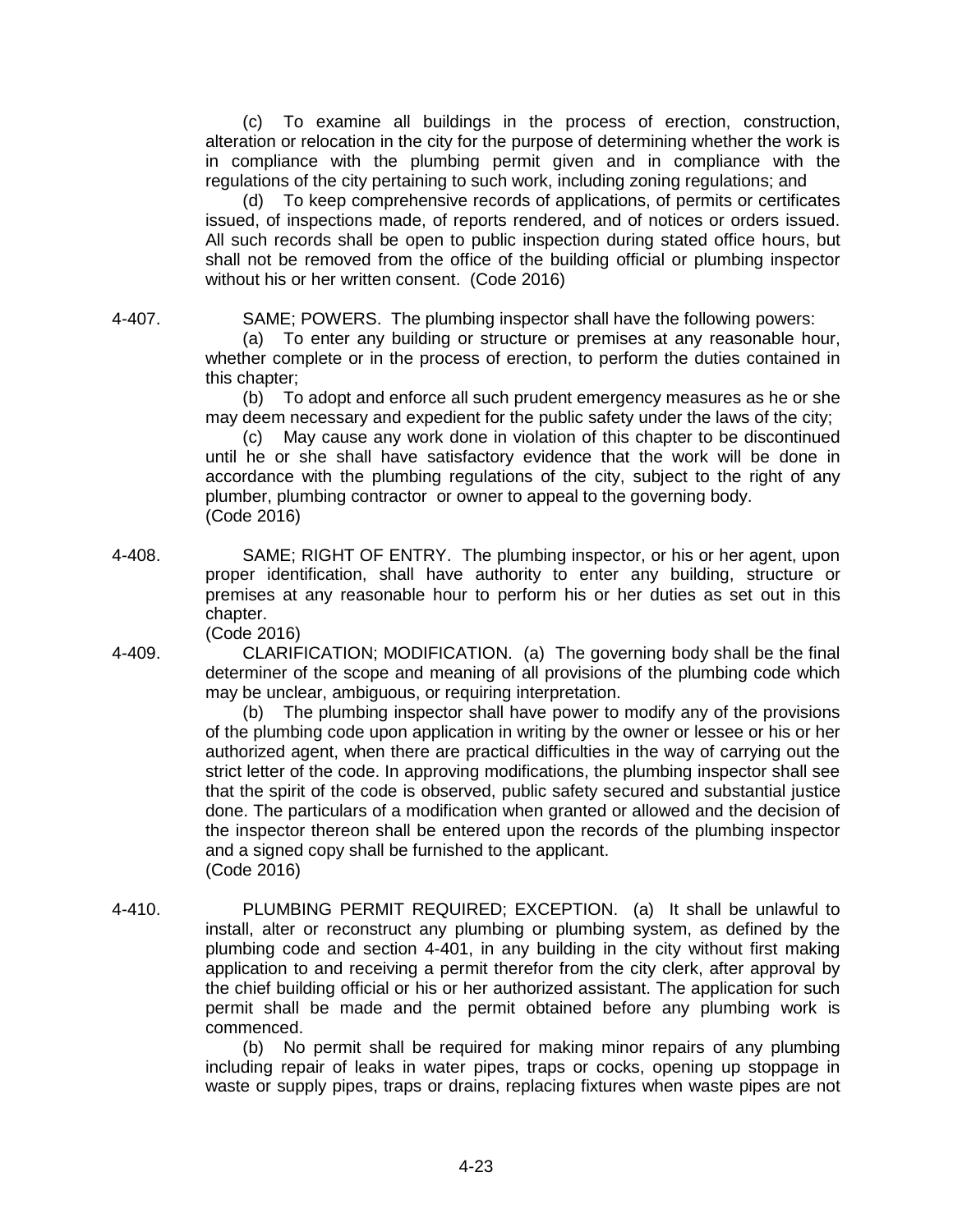disturbed, or replacing frozen pipes inside the building, and like repair work not involving original installation or reconstruction. (Code 2016)

- 4-411. SAME; APPLICATION INFORMATION REQUIRED. (a) A plumbing permit shall be issued upon an application in writing to the office of city clerk on a form or forms provided for the purpose. This application shall, among other things, disclose the following:
	- (1) The name of the owner of the lot or tract of ground;
	- (2) The location of the building or structure;
	- (3) The plumbing work proposed;
	- (4) The class of occupancy;
	- (5) The class of construction;
	- (6) The kind of materials to be used;
	- (7) The estimated cost of the work;
	- (8) The date work will commence;
	- (9) Expected date of completion;

(10) Name and address of plumber, plumbing contractor or contractors doing the work;

(11) Such other information as may be pertinent to the issuance of the required permit.

(b) An application for a plumbing permit shall be signed by the owner or his or her duly authorized agent, or a plumber or plumbing contractor licensed by the city. If the application is made by the owner or his or her agent, it shall contain the name or names of the licensed plumber, plumbing contractor or contractors doing the work described, or a plumbing permit may be issued to the owner upon his or her application disclosing satisfactory evidence that the proposed work will be performed by the owner, himself or herself and not by a licensed plumber or plumbing contractor, and likewise subject to the final approval of the plumbing inspector for work performed.

(c) Upon approval of the completed application and a determination that a permit should be issued, the chief building official or his or her assistant shall issue a permit to the owner or contractor authorizing the plumbing work covered by the application.

(d) Any permit issued under this section shall be valid and subsisting for a period of not more than six months from the date of issuance unless the permittee shall have commenced, within the period so limited, the plumbing work authorized by such permit. Plumbing work commenced for the purpose of this section shall mean the beginning of plumbing work other than the preparation of plans or the letting of a plumbing contract.

(Code 2016)

4-412. SAME; PLANS AND SPECIFICATIONS. Whenever an application for a plumbing permit is made, the chief building official or the plumbing inspector may, if he or she finds it necessary to determine whether work described in the application will comply with the laws pertaining to such work, require that the applicant file a written description or drawing of the proposed plumbing construction as may be prepared for the purpose. If such drawing or description is insufficient for the purposes of determining whether a permit should be issued, the chief building official or the plumbing inspector may require the applicant to file complete architectural and engineering plans and specifications for such building or construction, or any part thereof, as may be necessary for the inspector to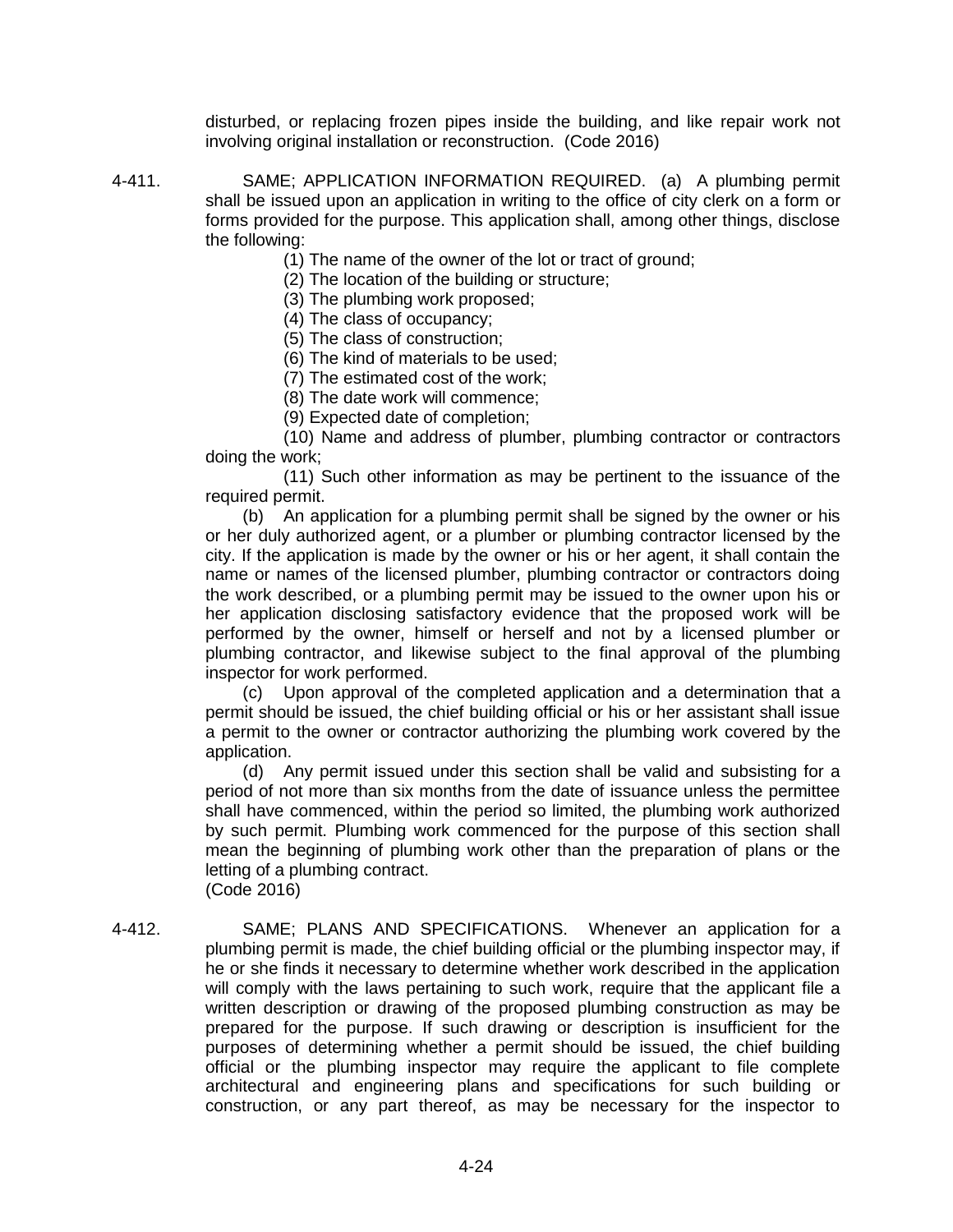determine compliance with this article. The filing of such plans and specifications and the approval thereof in connection with an application for a permit shall not in any way affect the authority of the city to deny or issue a permit, or to inspect any plumbing work for conformity with this article. (Code 2016)

- 4-413. SAME; FEES. The fee for a plumbing permit shall be an amount established by Sedgwick County from time to time and duly adopted by the city, however no fee shall be required to obtain a permit where the total estimated cost, the reasonable value of all services, labor and materials required, is under an amount established by Sedgwick County from time to time and duly adopted by the city. The fee herein shall be paid to the city clerk upon obtaining a plumbing permit and the same shall be credited to the general operating fund of the city. (Code 2016)
- 4-414. SAME; POSTING. A copy of the plumbing permit shall be kept on the premises for public inspection during the performance of the work and until the completion of the same. The plumbing inspector may require a certified copy of the approved plans to be kept on the premises at all times from the commencement of the work to the completion thereof. (Code 2016)
- 4-415. REQUEST FOR INSPECTION. Upon the completion of any plumbing work covered by this article, it shall be the duty of the person doing such work to notify the plumbing inspector and request that it be inspected; after which such work shall be inspected promptly as hereinafter provided. (Code 2016)
- 4-416. INSPECTION; CONCEALMENT OF PRIOR WORK. (a) When any plumbing is to be hidden from view by the permanent placement of parts of the building, the person, firm or corporation installing the plumbing shall notify the plumbing inspector and such equipment shall not be concealed until it has been inspected, approved or authorized by the plumbing inspector or until 24 hours, exclusive of Saturdays, Sundays and holidays, shall have elapsed from the time of such notification. On large installations, where the concealment of plumbing proceeds continuously, the person, firm or corporation installing the plumbing shall give the plumbing inspector due notice and inspections shall be made periodically during the progress of the work.

(b) The plumbing inspector shall have the authority to require owners or contractors to open such work which, in any manner, conceals plumbing that has been closed without his or her knowledge or permission, and in no case shall the inspector issue a certificate of approval until satisfied that the work is in accordance with the provisions of this article. The inspector shall also have the right to refuse to issue a certificate of approval on any plumbing, that is concealed in such manner that it cannot be fully determined that it has been done in accordance with this article. (Code 2016)

4-417. INSPECTION FEE. An initial inspection fee of an amount established by Sedgwick County from time to time and duly adopted by the city, and an inspection fee of an amount established by Sedgwick County from time to time and duly adopted by the city for subsequent inspections required shall be paid before any plumbing will be approved or a certificate of approval issued. (Code 2016)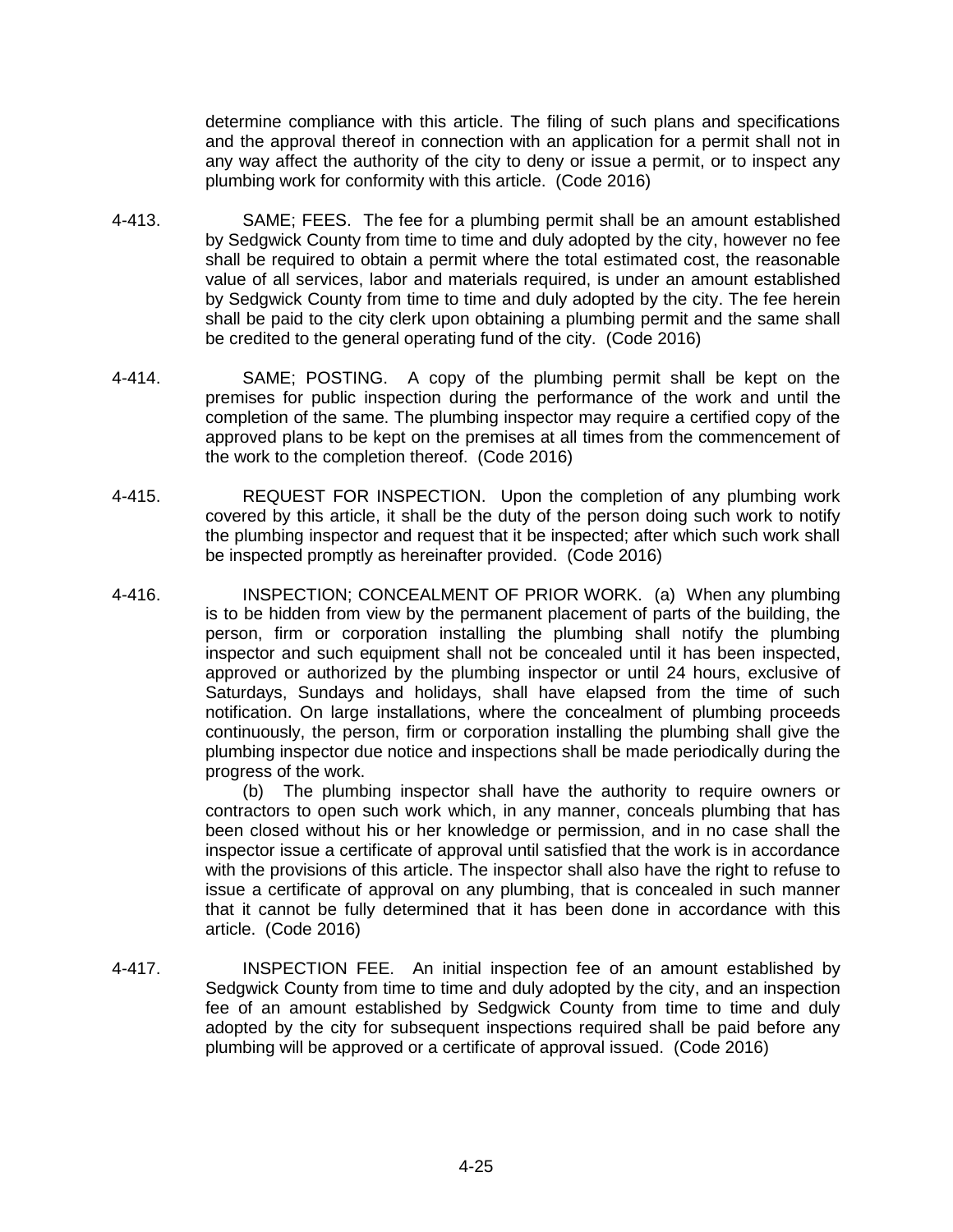4-418. CERTIFICATE OF APPROVAL. (a) When the plumbing inspector finds plumbing construction to be in conformity with the provisions of this article, he or she shall issue to the person, firm, or corporation performing the plumbing construction, a certificate of approval, with duplicate copy for delivery to the owner, authorizing the use of the plumbing system and connection to the supply of gas or water, as the case may be.

> (b) When a certificate of approval is issued authorizing the connection and use of a temporary gas or water supply, the certificate shall expire at a time to be stated therein and shall be revocable for cause by the plumbing inspector.

> (c) In no case shall certificates of approval be issued on plumbing or plumbing systems or parts of systems where the work installed does not conform to the requirements of this article.

> (d) If, upon inspection, the plumbing or plumbing system is not found to be fully in conformity with the provisions of this article, the plumbing inspector shall immediately notify the person, firm, or corporation making the installation of the existing defects.

> (e) No certificate of approval shall be issued unless the plumbing or plumbing system has been installed in strict conformity with the provisions of this article and unless the plumbing or plumbing system is made in compliance with nationally approved methods of construction for safety to life and property as herein set forth.

> (f) The plumbing inspector shall be deemed the judge of whether the plumbing or plumbing system has been made in accordance with the requirements of this article.

> (g) No certificate of approval shall be required for making minor repairs of any plumbing including repair of leaks in water pipes, traps or cocks, opening up stoppage in waste or supply pipes, traps or drains, replacing fixtures when waste pipes are not disturbed, or replacing frozen pipes inside the building, and like repair work not involving original installation or reconstruction. (Code 2016)

- 4-419. CONNECTION TO GAS OR WATER SUPPLY. It shall be unlawful for any person, firm, or corporation to make connection to a supply of gas or water for which an inspection is required, or which has been disconnected by the order of the plumbing inspector, until a certificate of approval has been issued by the plumbing inspector authorizing the connection and use of such plumbing or plumbing system. The plumbing inspector may, at his or her discretion, authorize a temporary connection. (Code 2016)
- 4-420. CONDEMNATION; APPEAL. (a) If in the judgment of the plumbing inspector, after inspection, the plumbing or plumbing system in any building are unsafe or dangerous to persons or property, the inspector shall have the power to cause the plumbing or plumbing system to be disconnected from the supply of gas or water and may, at his or her discretion, seal the control valves for the same in a closed or disconnected position, whereupon he or she shall give notice to the owner, or his or her agent, or by posting such notice at the site and shall also notify the utilities serving the premises. Thereafter, it shall be unlawful for any person to cause or permit gas or water to be supplied to the plumbing or plumbing system so sealed until they shall have been made safe and the inspector shall have issued a certificate of approval to that effect.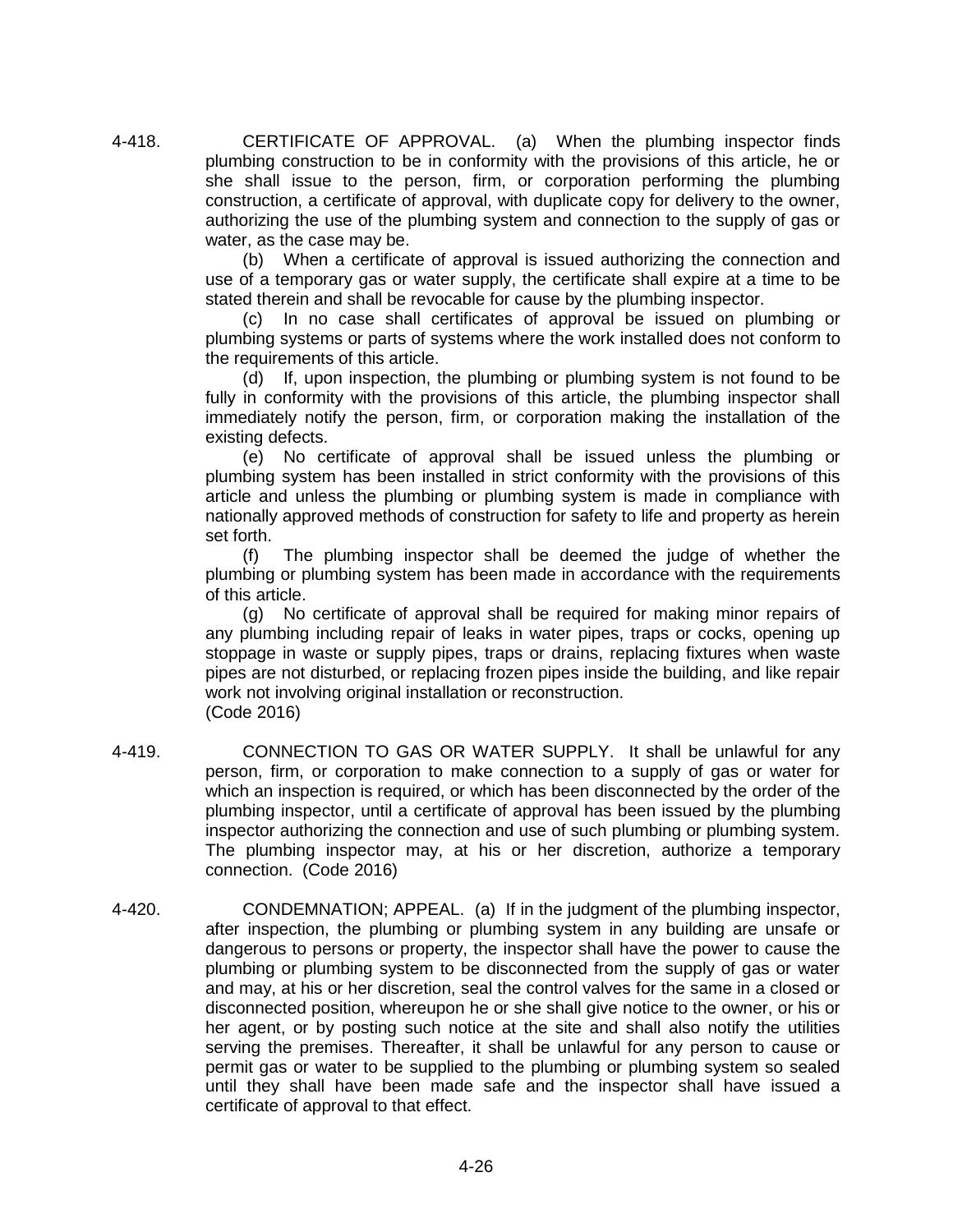(b) When the plumbing inspector condemns all or part of any plumbing system, the owner may, within 10 days after receiving written notice thereof, file a petition in writing for review of the action of the plumbing inspector by the governing body, upon the receipt of which the governing body shall at once proceed to determine the facts, and within 10 days from receiving the petition make a decision in accordance with their findings. (Code 2016)

4-421. PLUMBER OR PLUMBING CONTRACTOR; DEFINED. (a) A plumber or plumbing contractor shall mean:

> (1) Any person engaged in the business of installing, altering, maintaining, or repairing plumbing, which shall include all materials and plumbing fixtures, water pipes, portable water treatment equipment, traps, drainage and vent piping, and building drains, including their respective points, connections, devices, receptacles and appurtenances located within the property lines of any premises or in any building.

> (2) Any gasfitter or person engaged in the business of installing, altering, or repairing fuel gas piping, gas systems or fixtures.

> (b) A plumber or plumbing contractor as defined in subsection (a) of this section shall not mean or include the owner of a residence who personally installs plumbing piping or equipment within and upon his or her own residence and intended for his or her own personal use and permanent occupancy; provided, the owner shall satisfy the plumbing inspector as to his or her ability to install such piping or equipment, secure a permit, pay required fees, do work in accordance with this article, and apply for an inspection and receive approval. Personal installation by an owner under this section shall be himself, herself, for himself or herself on his or her own residence, without compensation and no person shall be employed to assist him or her in any way on such work except a plumber or plumbing contractor licensed by the city. (Code 2016)

4-422. PLUMBER'S OR PLUMBING CONTRACTOR'S LICENSE REQUIRED; PLUMBING PERMITS; UNLAWFUL ACTS. (a) Each plumber or plumbing contractor shall before entering upon any plumbing work subject to regulation by city laws, apply to the city clerk for a plumber's or plumbing contractor's license and receive the same as hereinafter provided and have in his or her possession a valid license authorizing him, her or it to engage in the trade or occupation of a plumber or plumbing contractor in the city.

> (b) No permit for any plumbing work shall be issued for any such work to be performed by a plumber or plumbing contractor, as defined, who has not first obtained a license upon making a proper application and payment of the license fee as required.

> (c) It shall be unlawful for any person, firm, company, association or corporation to enter into a contract or agreement with another so as to bring himself, herself, or itself under the definition of a plumber or plumbing contractor herein, or to perform any work as a plumber or plumbing contractor or any work under a contract for any work involving plumbing construction, without first having obtained a plumber's or plumbing contractor's license issued by the city. (Code 2016)

4-423. SAME; APPLICATION; GRANTING. Application for a plumber's or plumbing contractor's license shall be made upon a form to be supplied by the city which shall disclose the name of the applicant, his or her place of business in the city (and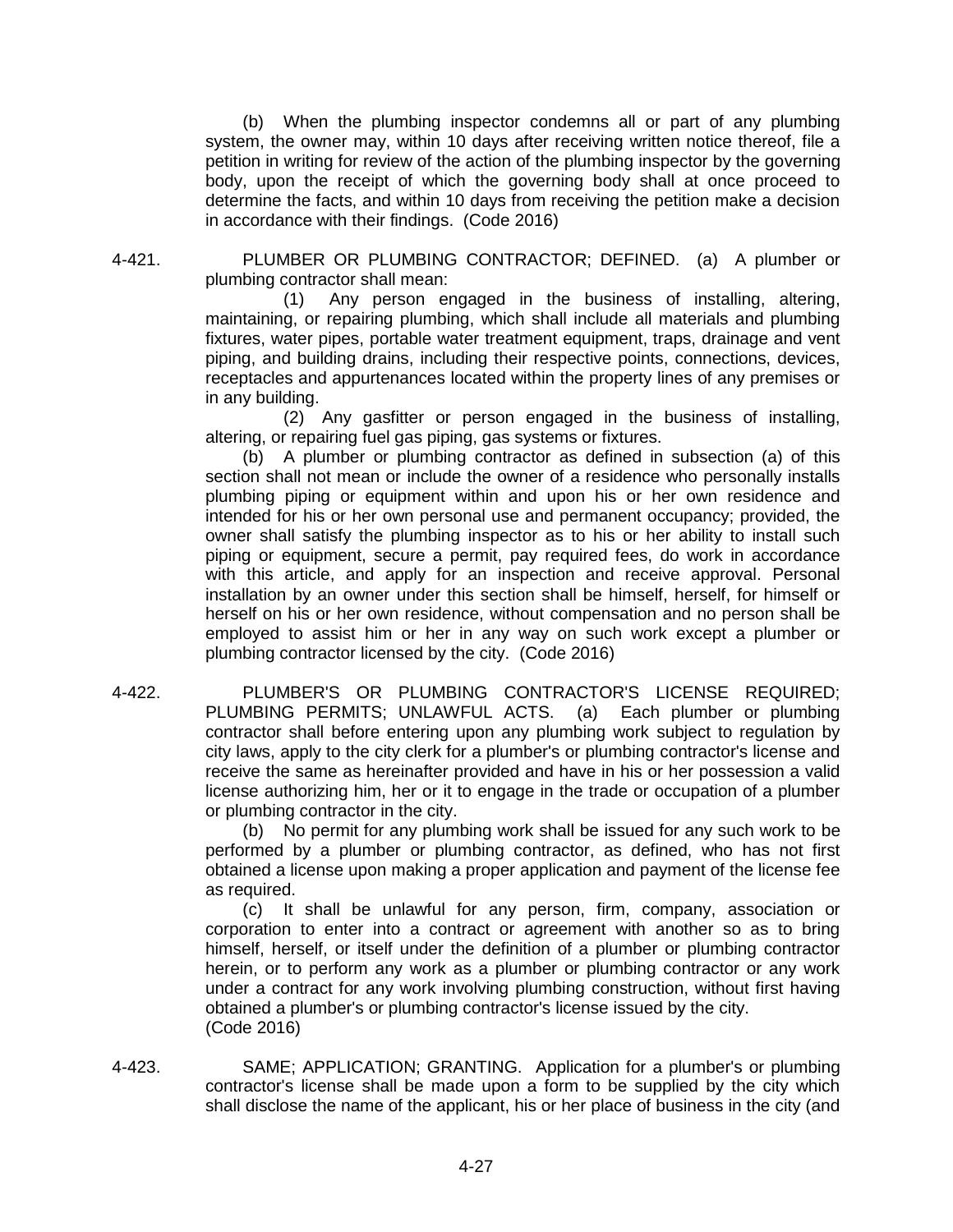home office if a nonresident), the kind of contracting work engaged in, the length of time engaged in such work and places where work has been performed within the past two years. The application shall be signed by the plumber or plumbing contractor or his or her authorized agent. The applications shall be, by the chief building official referred to the governing body at its next meeting for action thereon. Such license shall be issued by the city clerk, upon payment of the fees hereinafter provided after approval of the governing body. (Code 2016)

4-424. SAME; LICENSE FEES; CONDITIONS; RENEWAL; UNLAWFUL ACTS.

(a) The following license fees shall be paid for the calendar year or major fraction thereof in an amount established by Sedgwick County from time to time and duly adopted by the city:

(1) General Plumber or Plumbing Contractor, who shall qualify to engage in more than one kind of plumbing work.

(2) Limited Plumber or Plumbing Contractor, who shall qualify to engage in not more than one kind of plumbing work.

Any license issued on or after July 1 of each year shall be issued upon payment of one-half the annual license fee.

(b) Each such license shall set forth the kind of plumbing work in which the licensee may engage. The licensee shall display his or her license at any place where he or she may be engaged in plumbing work or produce the same on demand of any city officer. All licenses shall be renewable annually as in the case of an original license on or before the first day of January of the year for which issued.

(c) It shall be unlawful for any person, firm or corporation to contract for any kind of work covered by this article without having a valid license issued by the city to perform such contracts.

(Code 2016)

4-425. PLUMBER'S OR PLUMBING CONTRACTOR'S BOND REQUIRED; CONDITIONS; APPROVAL; RIGHTS RESERVED. (a) Before any license shall be issued to any plumber or plumbing contractor required by this article to obtain a license and pay a fee to the city, the plumber or plumbing contractor shall secure and file with the city clerk a good and sufficient corporate surety bond in the principal sum of an amount established by Sedgwick County from time to time and duly adopted by the city, conditioned that the principal named therein shall faithfully and fully observe all laws of the city relating to the business or occupation for which a license is desired and further conditioned to hold and save the city harmless and free of claims for loss or damage to persons or property, or from damage, injury or destruction of property belonging to the city, resulting from, or arising out of, the negligence or failure of the principal or any of his, her or its employees, agents, servants to use due care or diligence respecting any opening or excavation made in, or adjacent to any street, alley or public ground in the city, or any materials stored, placed or used in any such places, or the operation or use of any vehicle, machinery or equipment in the streets, alleys or public grounds in connection with the business or occupation licensed. Each such bond shall be issued by a company authorized to do business in the State of Kansas and shall be executed by an agent of the company residing in the County of Sedgwick, Kansas and further conditioned that in the event of cancellation or expiration that the company or agent will give 10 days' notice of such fact to the city clerk. Each such bond shall be approved as to form by the city attorney and approved as to surety by Sedgwick County and the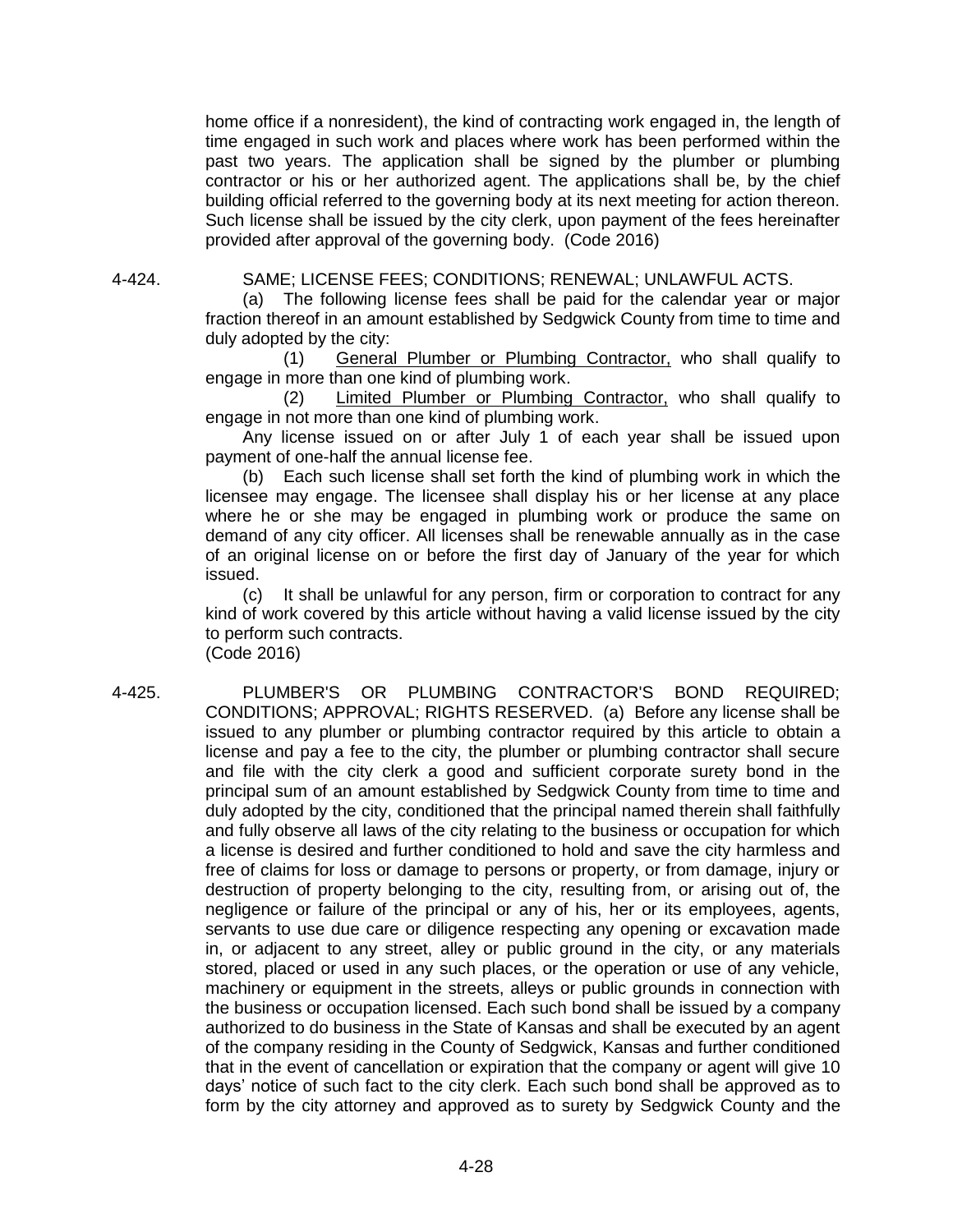approval thereof shall be endorsed on the bond by the city attorney and by Sedgwick County over their signatures.

(b) Each bond shall be dated to run from the first day of any license issued by the city to the principal and may cover the period of not to exceed two years. No bond shall be renewed by an extension certificate but a new bond shall be filed by the principal for each successive period following the renewal thereof. The city reserves the right to furnish the form of all surety bonds as may be required by this article. (Code 2016)

4-426. INSURANCE. In addition to obtaining a corporate surety bond as required by section 4-425 of this article, a plumber or plumbing contractor must procure and maintain a liability insurance policy in the amount of \$100,000 for the death or injury of any one person and \$300,000 for the death or injury of any number of persons in any one accident and \$50,000 for property damage in any one accident. Such policies of insurance shall be issued by some insurance company authorized to do business in the State of Kansas. A plumber or plumbing contractor may qualify as to the insurance requirements by filing a certificate with the city clerk executed by the resident agent of such company stating that the required policy of insurance has been issued by such company for the purpose required by this article and that such insurer will not cancel the policy except upon giving 30 days' notice in writing to the city; and that the certificate shall be filed for an annual period beginning January 1 and ending December 31 of such year. (Code 2016)

#### 4-427. LICENSE SUSPENSION; REVOCATION; APPEAL; UNLAWFUL ACTS.

(a) The license of any plumber or plumbing contractor may be suspended temporarily, for a period of not to exceed 30 days at any one time, by the chief building official upon his or her own motion or upon a complaint of the city plumbing inspector. Notice shall be given in writing to such plumber or plumbing contractor giving reasonable notice of a time of hearing of the complaint or the matter alleged against such plumber or plumbing contractor involving any one or more of the following:

(1) Misrepresentation of a material fact by applicant in obtaining a license;

(2) Use of license to obtain a plumbing permit for another;

(3) Failure or neglect to observe conditions of a permit authorizing encumbering of streets or sidewalks for safety of public;

(4) Performance of any plumbing work without a permit where one is required by law; or

(5) Willful disregard of any violation of the plumbing laws, or failure to comply with any lawful order of the city plumbing inspector.

(b) Any licensee may within 15 days appeal in writing to the governing body from any order of the chief building official suspending his or her license for its final decision thereon. The governing body may upon such hearing terminate such suspension within not more than 30 days thereafter, or may revoke such license. If any license shall be revoked, the plumber or plumbing contractor shall not be eligible for a new license during a period of six months thereafter. No fee shall be refunded in event of the suspension or revocation of any plumber's or plumbing contractor's license.

(c) It shall be unlawful to engage in the occupation or trade of plumber or plumbing contractor during the time any license of such plumber or plumbing contractor has been suspended or revoked. (Code 2016)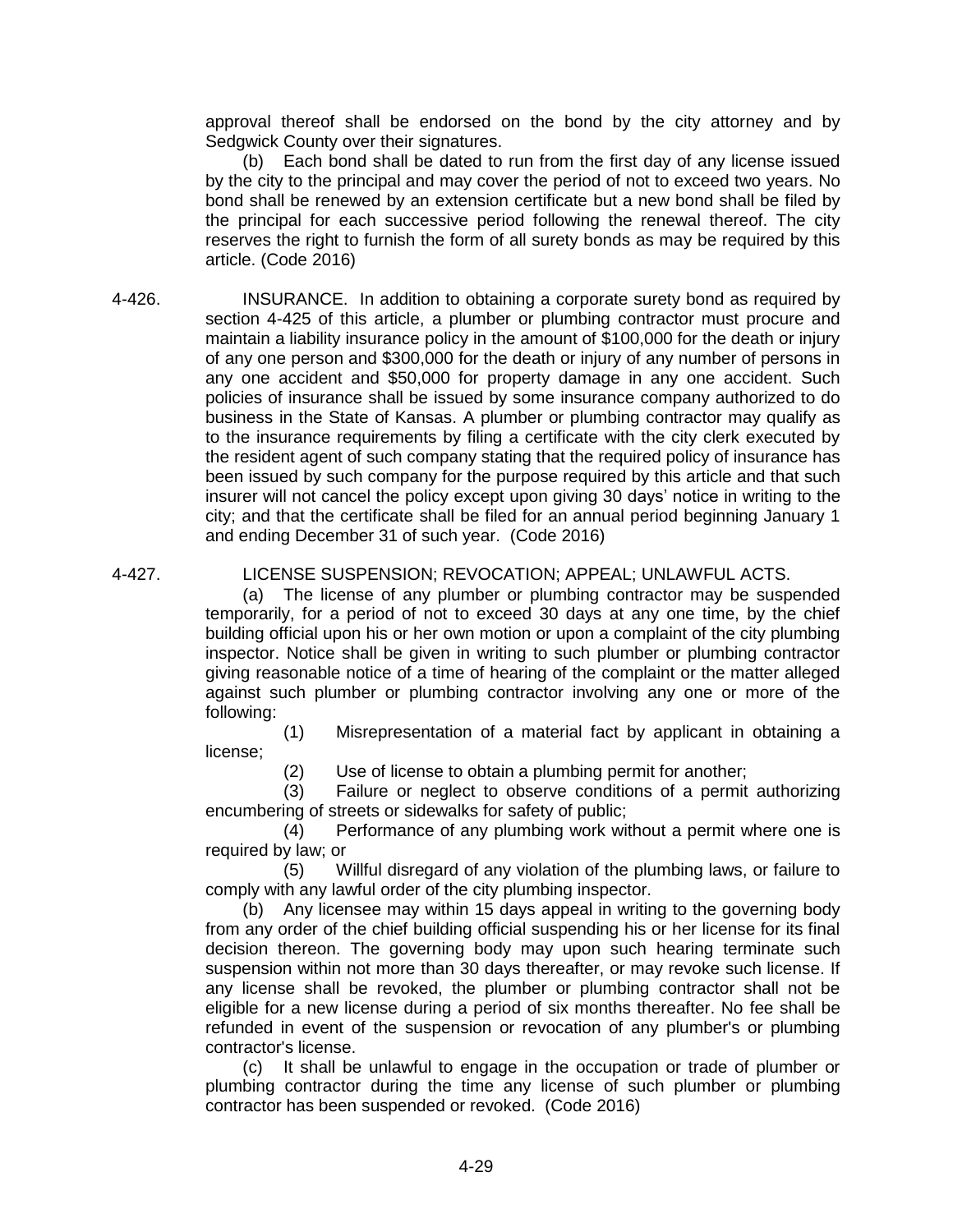- 4-428. EXCAVATIONS. When it appears that the laying or repairing of any water or sewer pipes or the making of any connection therewith shall require excavation in any street, alley or public way of the city or the cutting or removal of any pavement, curb or gutter or any sidewalk, during the course of such work, the application for a permit shall so state and describe the location and extent of the excavation, cutting or removal. Before the city clerk shall issue any permit for such work, the applicant shall pay any fee required by this code. All excavations shall be barricaded and guarded as provided by the appropriate sections of this code. Before any such excavation shall be backfilled, new plumbing work therein shall be inspected and the bottom of the excavation holding any sewer, drain or water pipe shall be so filled, leveled and tamped as to properly support the pipe and permit proper drainage when carrying sewage, and the excavation shall be backfilled and all paving, curbing, guttering or sidewalks shall be restored as near as possible to their last condition, subject always to the approval of the plumbing inspector or the superintendent of streets. (Code 2016)
- 4-429. WORK BY PROPERTY OWNERS. Nothing herein contained shall prohibit any property owner from personally installing plumbing piping or equipment within and upon his or her own residence and intended for his or her personal use and permanent occupancy; provided, the owner shall satisfy the plumbing inspector as to his or her ability to install such piping or equipment, secure a permit, pay required fees, do work in accordance with this article, and apply for an inspection and receive approval. Personal installation by an owner under this section shall be by himself, herself, for himself or herself on his or her own residence, without compensation and no person shall be employed to assist him or her in any way on such work except a plumber or plumbing contractor licensed by the city. (Code 2016)
- 4-430. APPROVED MATERIALS. No plumbing materials, appliances or equipment shall be installed in the city unless they are in conformity with the provisions of this article and with the approved standards of construction for safety to life and property. Conformity of materials for plumbing materials, appliances and equipment to the standards of the Underwriters Laboratories, Inc. shall be prima facie evidence that the materials, devices, appliances and equipment comply with the requirements of this article. (Code 2016)
- 4-431. LIABILITY. This article shall not be construed to relieve from or lessen the responsibility or liability of any party owning, operating, controlling or performing any plumbing construction for damages to persons or property caused by any defect therein, nor shall the city be held as assuming any such liability, by reason of the inspection or re-inspection authorized herein, or the certificate of approval of any work or equipment authorized herein or by reason of any permit or license granted herein. (Code 2016)
- 4-432. SEVERABILITY. If any section of the Uniform Plumbing Code or of this article shall be held unconstitutional or otherwise invalid by any court of competent jurisdiction, then such section shall be considered separate and apart from the remaining provisions of the Uniform Plumbing Code or of this article, the section is to be completely severable from the remaining provisions which shall continue in full force and effect. (Code 2016)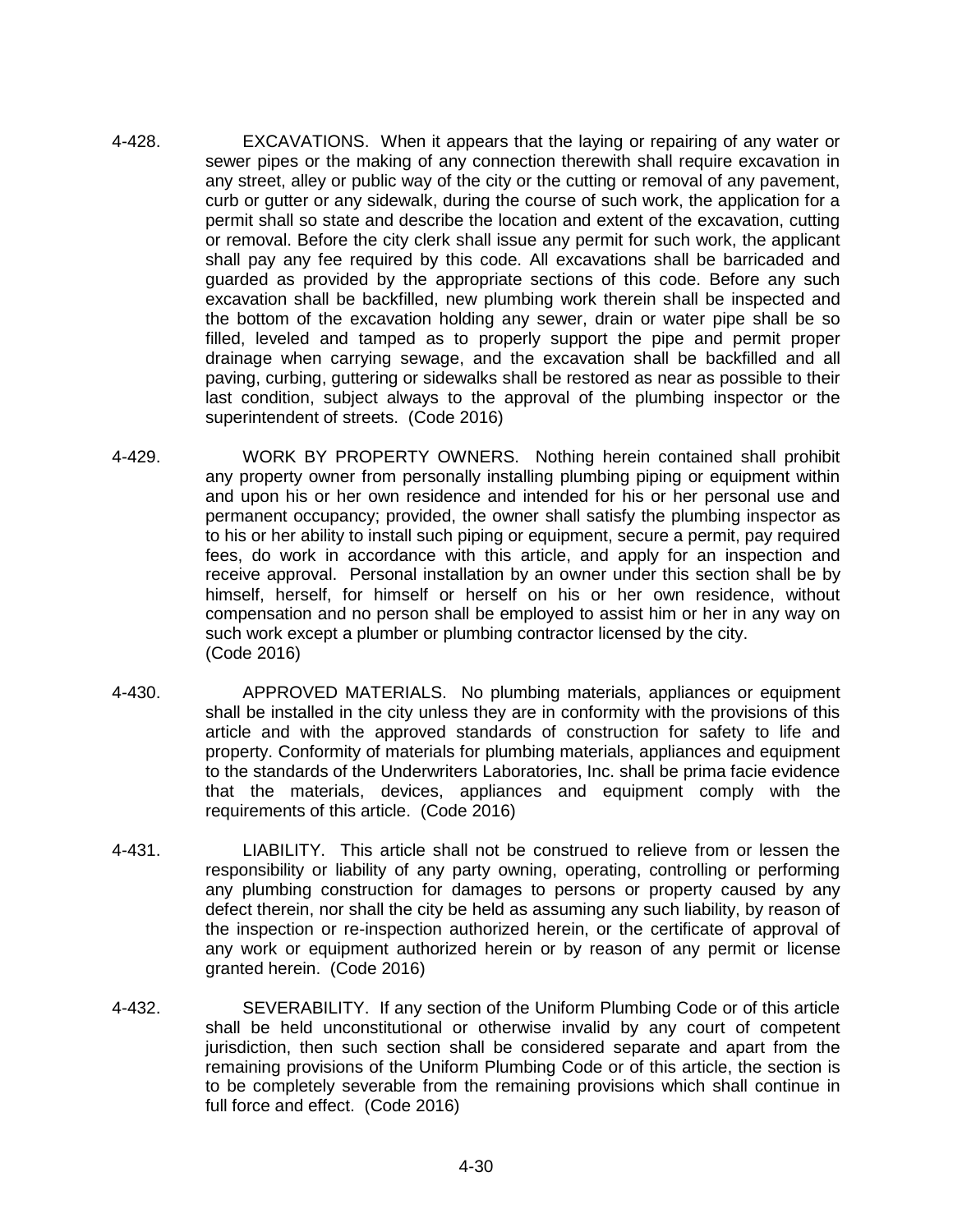## **ARTICLE 5. MOVING BUILDINGS**

- 4-501. BUILDING OFFICIAL; AUTHORITY. The Sedgwick County Code Enforcement staff (Sedgwick County) or his or her authorized designee shall be responsible for the administration and enforcement of this article and appointment of an inspector in accordance with sections 4-204:209 of this chapter, which apply in a like manner to this article. (Code 2016)
- 4-502. PERMIT REQUIRED. No person, firm or corporation shall move, haul, or transport any house, building, derrick, or other structure of the height when loaded for movement of 16 feet or more from the surface of the highway, road, street or alley, or a width of eight feet or more or which cannot be moved at a speed of four miles per hour or faster, upon, across or over any street, alley or sidewalk in this city without first obtaining a permit therefor. (K.S.A. 17-1914; Code 2016)
- 4-503. SAME: APPLICATION FOR PERMIT. All applications for permits required under the provisions of this article shall be made in writing to the city clerk specifying the day and hour said moving is to commence and the route through the city's streets over which the house, building, derrick or other structure shall be moved and stating whether it will be necessary to cut and move, raise, or in any way interfere with any wires, cables or other aerial equipment of any public or municipally-owned utility, and if so, the application shall also state the name of the public or municipally-owned utility, and the time and location that the applicant's moving operations shall necessitate the cutting, moving, raising or otherwise interfering with such aerial facilities. (K.S.A. 17-1915; Code 2016)
- 4-504. SAME; BOND, INSURANCE REQUIRED. (a) It shall be the duty of any person at the time of making application for a permit as provided in this article to give a good and sufficient surety bond to the city, to be approved by the governing body, indemnifying the city against any loss or damage resulting from the failure of any such person to comply with the provisions of this article or for any damage or injury caused in moving any such house or structure. The bond herein shall be in the sum of \$5,000, or cash may be deposited in lieu of such surety bond.

(b) A public liability insurance policy issued by an insurance company authorized to do business in the State of Kansas, in the amount of \$100,000 per person, \$300,000 per accident as to personal injury, and \$50,000 property damage may be permitted in lieu of a bond. (Code 2016)

- 4-505. SAME; FEE. Before any permit to move any house or structure is given under the provisions of this article, the applicant shall pay a fee of not less than \$5.00 to the city clerk; plus the additional cost for the time for any city crews involved in such moving. (Code 2016)
- 4-506. CONTRACTOR; LICENSE REQUIRED; FEE. The provisions of sections 4- 219:225 of this chapter shall apply in a like manner to this article. (Code 2016)
- 4-507. ROUTE; DUTIES OF BUILDING OFFICIAL. The city clerk shall, upon filing of the above application, refer the same to the chief building official or his or her authorized designee to check the proposed route and determine if it is practical to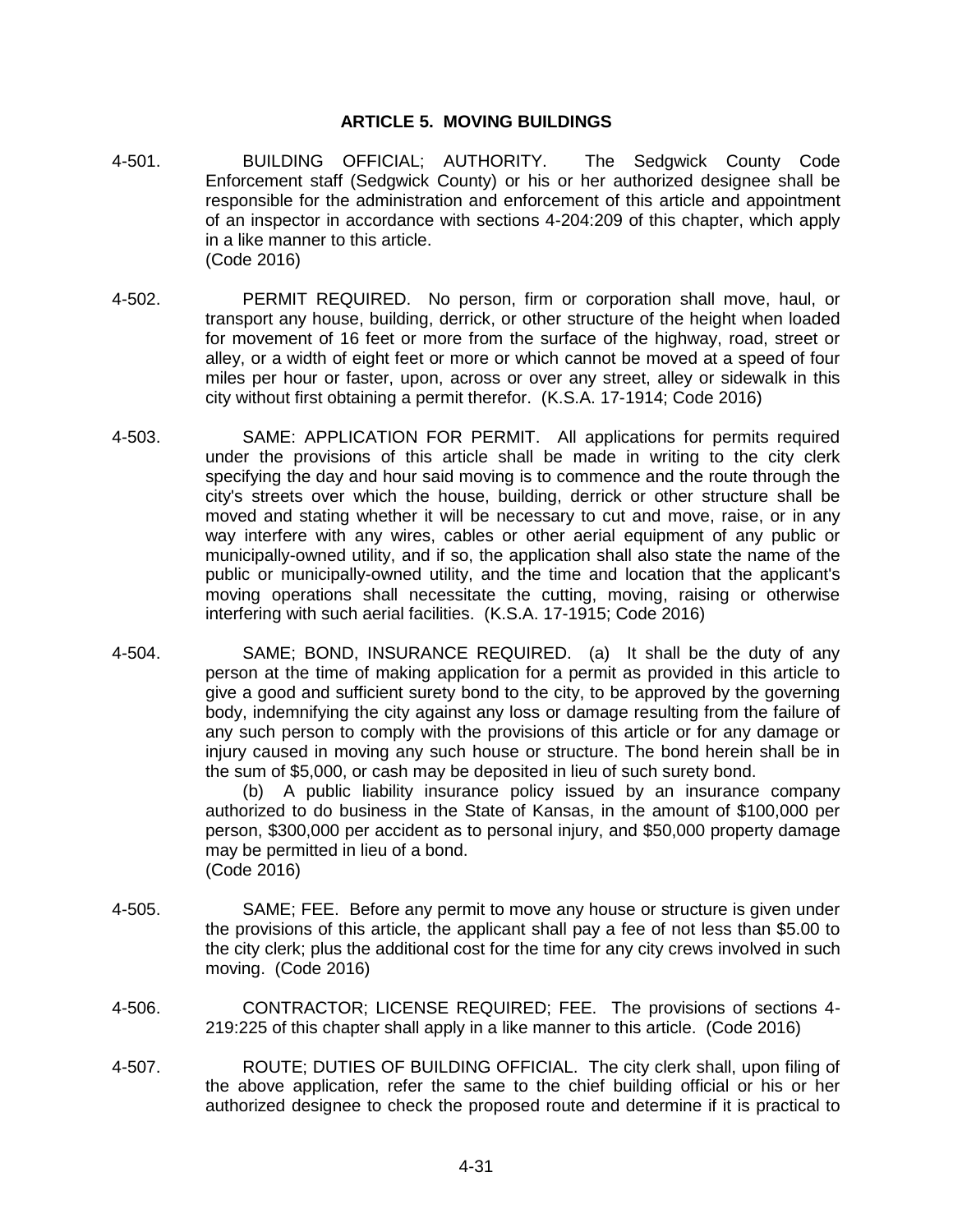move such house or other structure over the route proposed. If it shall appear that such route is not practical and another route may be used equally well with less danger to street and travel, then he or she may designate such other route as the one to be used and shall notify the applicant of the same. The building official may also require the planking of any street, bridge or culvert or any part thereof to prevent damage thereto. It shall also be the duty of the chief building official or his or her authorized designee to inspect the progress of moving any house or other structure to see that the same is being moved in accordance with the provisions of this article. (Code 2016)

4-508. NOTICE TO OWNERS. (a) Upon issuance of a moving permit the applicant shall give not less than 15 days written notice to any person owning or operating any wires, cables or other aerial equipment along the proposed route of the intent to move the structure, giving the time and location that the applicants moving operation shall necessitate the cutting, moving, raising or interfering of any wires, cables or other aerial equipment.

(b) The notice provision of subsection (a) shall not apply where the person owning or operating any wires, cables or other aerial equipment has waived their right to advance notice.

(c) Should the moving operation be delayed, the applicant shall give the owner or his or her agent not less than 24 hours advance notice of the actual operation.

(K.S.A. 17-1916; Code 2016)

4-509. DUTY OF OWNERS. (a) It shall be the duty of the person or the city owning or operating such poles or wires after service of notice as provided herein, to furnish competent lineman or workmen to remove such poles, or raise or cut such wires as will be necessary to facilitate the moving of such house or structure. The necessary expense which is incurred thereby shall be paid by the holder of the moving permit.

> (b) The owner of any wires, cables or other aerial equipment, after service of notice as provided in section 4-508, shall be liable to the permit holder for damages in an amount not to exceed \$100.00 per day for each day the owner shall fail or refuse to accommodate the permit holder's moving operations. (K.S.A. 17-1917; Code 2016)

- 4-510. INTERFERING WITH POLES; WIRES. It shall be unlawful for any person engaged in moving any house or other structure to raise, cut or in any way interfere with any wires or poles bearing wires or any other aerial equipment. (K.S.A. 17-1918; Code 2016)
- 4-511. DISPLAY OF LANTERNS. It shall be the duty of any person moving any of the structures mentioned in this article upon or across any street, alley or sidewalk or other public place, in this city, to display red lanterns thereon in such a manner as to show the extreme height and width thereof from sunset to sunrise. (Code 2016)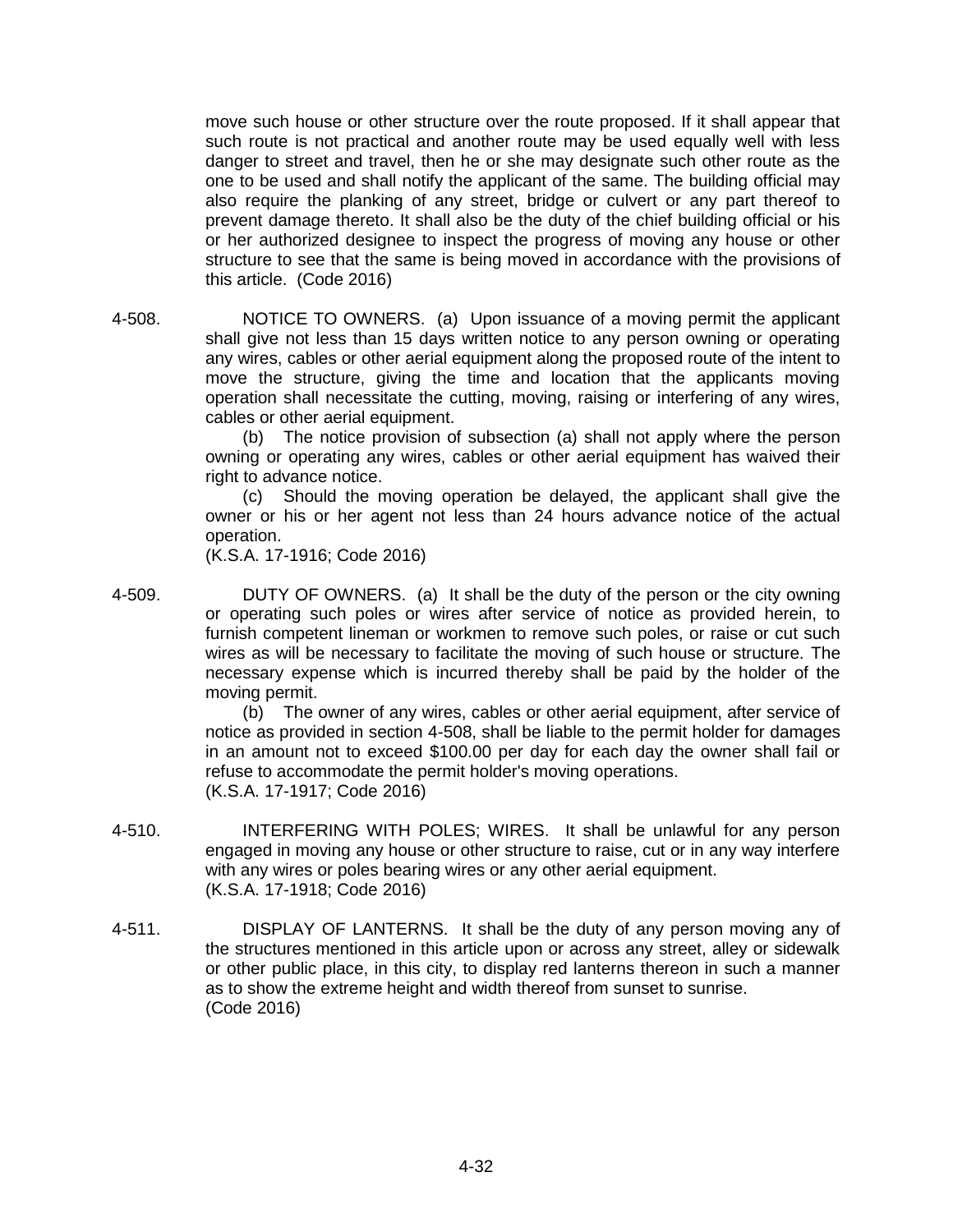### **ARTICLE 6. DANGEROUS AND UNFIT STRUCTURES**

- 4-601. PURPOSE. The governing body has found that there exists within the corporate limits of the city structures which are unfit for human use or habitation because of dilapidation, defects increasing the hazards of fire or accidents, structural defects or other conditions which render such structures unsafe, unsanitary or otherwise inimical to the general welfare of the city, or conditions which provide a general blight upon the neighborhood or surrounding properties. It is hereby deemed necessary by the governing body to require or cause the repair, closing or demolition or removal of such structures as provided in this article. (K.S.A. 12-1751; Code 1990)
- 4-602. DEFINITIONS. For the purpose of this article, the following words and terms shall have the following meanings:

(a) Structure shall include any building, wall, superstructure or other structure which requires location on the ground, or is attached to something having a location on the ground.

(b) Enforcing Officer means the Sedgwick County Fire Marshal or his or her authorized representative.

(K.S.A. 12-1750; Ord. 91, Sec. 1; Code 2016)

4-603. ENFORCING OFFICER; DUTIES. The enforcing officer is hereby authorized to exercise such powers as may be necessary to carry out the purposes of this article, including the following:

> (a) Inspect any structure which appears to be unsafe, dangerous or unfit for human habitation;

> (b) Have authority to enter upon premises at reasonable hours for the purpose of making such inspections. Entry shall be made so as to cause the least possible inconvenience to any person in possession of the structure. If entry is denied, the public officer may seek an order for this purpose from a court of competent jurisdiction:

> (c) Report all structures which he or she believes to be dangerous, unsafe or unfit for human habitation to the governing body;

(d) Receive petitions as provided in this article.

(Code 2016)

- 4-604. PROCEDURE; PETITION. Whenever a petition is filed with the public officer by at least five residents charging that any structure is dangerous, unsafe or unfit for human habitation, or whenever it appears to the public officer on his or her own motion that any structure is dangerous, unsafe or unfit for human habitation, he or she shall, if his or her preliminary investigation discloses a basis for such charges, report such findings to the governing body. (Code 1990)
- 4-605. SAME; NOTICE. The governing body upon receiving a report as provided in section 4-704 shall by resolution fix a time and place at which the owner, the owner's agent, any lienholder of records and any occupant of the structure may appear and show cause why the structure should not be condemned and ordered repaired or demolished. (K.S.A. 12-1752; Code 1990)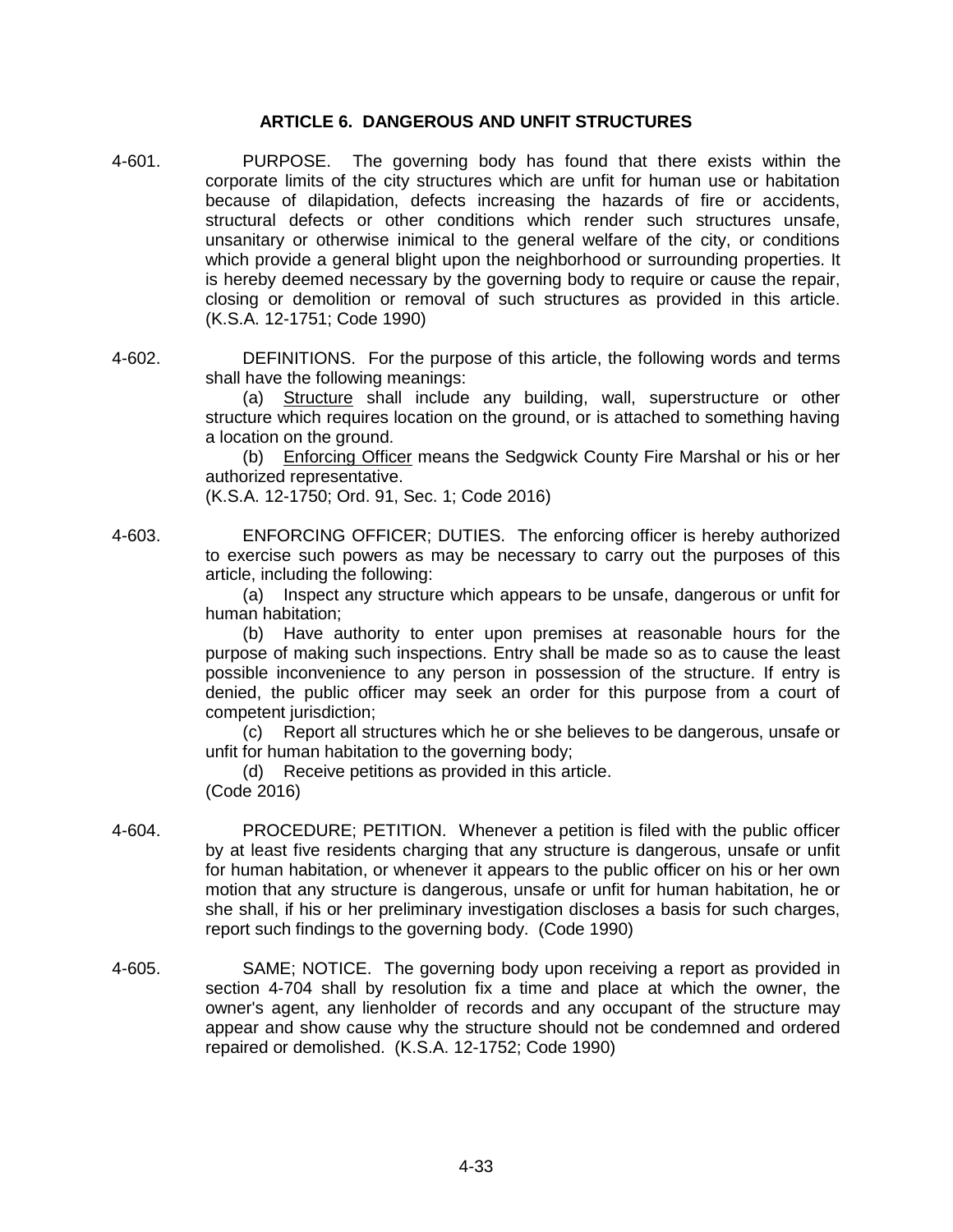4-606. SAME; PUBLICATION. (a) The resolution shall be published once each week for two consecutive weeks on the same day of each week. At least 30 days shall elapse between the last publication and the date set for the hearing.

(b) A copy of the resolution shall be mailed by certified mail within three days after its first publication to each owner, agent, lienholder and occupant at the last known place of residence and shall be marked "deliver to addressee only." (K.S.A. 12-1752; Code 1990)

- 4-607. SAME; HEARING, ORDER. If, after notice and hearing, the governing body determines that the structure under consideration is dangerous, unsafe or unfit for human use or habitation, it shall state in writing its findings of fact in support of such determination and shall cause the resolution to be published once in the official city newspaper and a copy mailed to the owners, agents, lienholders of record and occupants in the same manner provided for the notice of hearing. The resolution shall fix a reasonable time within which the repair or removal of such structure shall be commenced and a statement that if the owner of such structure fails to commence the repair or removal of such structure within the time stated or fails to diligently prosecute the same until the work is completed, the governing body will cause the structure to be razed and removed. (Code 2016)
- 4-608. DUTY OF OWNER. Whenever any structure within the city shall be found to be dangerous, unsafe or unfit for human use or habitation, it shall be the duty and obligation of the owner of the property to render the same secure and safe or to remove the same. (Code 1990)
- 4-609. SAME; FAILURE TO COMPLY. (a) If, within the time specified in the order, the owner fails to comply with the order to repair, alter, improve or vacate the structure, the public officer may cause the structure to be repaired, altered, improved, or to be vacated and closed.

(b) If, within the time specified in the order, the owner fails to comply with the order to remove or demolish the structure, the public officer may cause the structure to be removed and demolished. (Code 1990)

- 4-610. SAME; MAKE SITE SAFE. Upon removal of any structure, the owner shall fill any basement or other excavation located upon the premises and take any other action necessary to leave the premises in a safe condition. If the owner fails to take such action, the public officer may proceed to make the site safe. (Code 1990)
- 4-611. ASSESSMENT OF COSTS. (a) The cost to the city of any repairs, alterations, improvements, vacating, removal or demolition by the enforcing officer, including making the site safe, shall be reported to the city clerk.

(b) The city shall give notice to the owner of the structure by certified mail of the cost of removing the structure and making the premises safe and secure and the costs of providing notice. The notice shall also state that payment of the cost is due and payable within 30 days following receipt of the notice.

(c) If the costs remain unpaid after 30 days following receipt of notice, the city clerk may sell any salvage from the structure and apply the proceeds or any necessary portion thereof to pay the cost of removing the structure and making the site safe. Any proceeds in excess of that required to recover such costs and the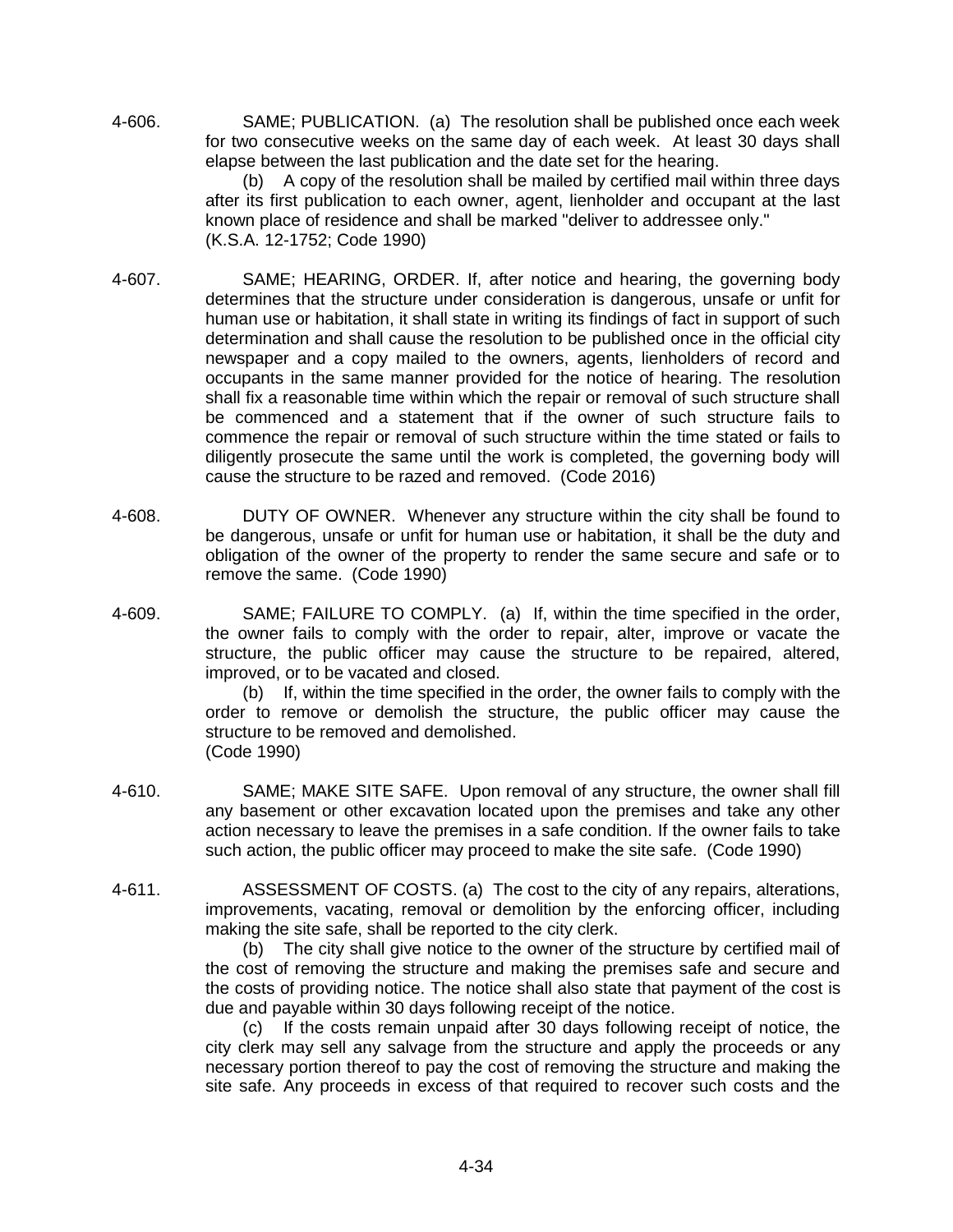costs of providing notice shall be paid to the owner of the premises upon which the structure was located.

(d) If the proceeds of the sale of salvage or from the proceeds of any insurance policy in which the city has created alien pursuant to K.S.A. 40-3901 *et seq.*, and amendments thereto, are insufficient to recover the above stated costs, or if there is no salvage, the balance shall be collected in the manner provided by K.S.A. 12-1,115, and amendments thereto, or it shall be assessed as special assessments against the lot or parcel of land on which the structure was located and the city clerk, at the time of certifying other city taxes, shall certify the unpaid portion of the costs to the county clerk who shall extend the same on the tax roll of the county against such lot or parcel of land and it shall be collected by the county treasurer and paid to the city as other city taxes are collected and paid. The city may pursue collection both by levying a special assessment and in the manner provided by K.S.A. 12-1,115, and amendments thereto, but only until the full cost and applicable interest has been paid in full.

(e) If there is not salvage material, or if the moneys received from the sale of salvage or from the proceeds of any insurance policy in which the city has created a lien pursuant to K.S.A. 40-3901 *et seq.*, and amendments thereto, are insufficient to pay the costs of the work and the cost of providing notice, such costs or any portion thereof in excess of that received from the sale of salvage or any insurance proceeds may be financed, until the costs are paid, out of the general fund or by the issuance of no-fund warrants.

(K.S.A. 12-1755; Code 2016)

4-612. IMMEDIATE HAZARD. When in the opinion of the governing body any structure is in such condition as to constitute an immediate hazard requiring immediate action to protect the public, the governing body may direct the public officer to erect barricades or cause the property to be vacated, taken down, repaired, shored or otherwise made safe without delay. Such action may be taken without prior notice to or hearing of the owners, agents, lienholders and occupants. The cost of any action under this section shall be assessed against the property as provided in section 4-711.

(K.S.A. 12-1756; Code 1990)

- 4-613. APPEALS FROM ORDER. Any person affected by an order issued by the governing body under this article may, within 30 days following service of the order, petition the district court of the county in which the structure is located for an injunction restraining the public officer from carrying out the provisions of the order pending final disposition of the case. (Code 1990)
- 4-614. SCOPE OF ARTICLE. Nothing in this article shall be construed to abrogate or impair the powers of the courts or of any department of the city to enforce any provisions of its charter or its ordinances or regulations, nor to prevent or punish violations thereof; and the powers conferred by this article shall be in addition to and supplemental to the powers conferred by the constitution, any other law or ordinance. Nothing in this article shall be construed to impair or limit in any way the power of the city to define and declare nuisances and to cause their removal or abatement by summary proceedings or otherwise or to exercise those powers granted specifically by K.S.A. 12-1750:1756. (Code 1990)